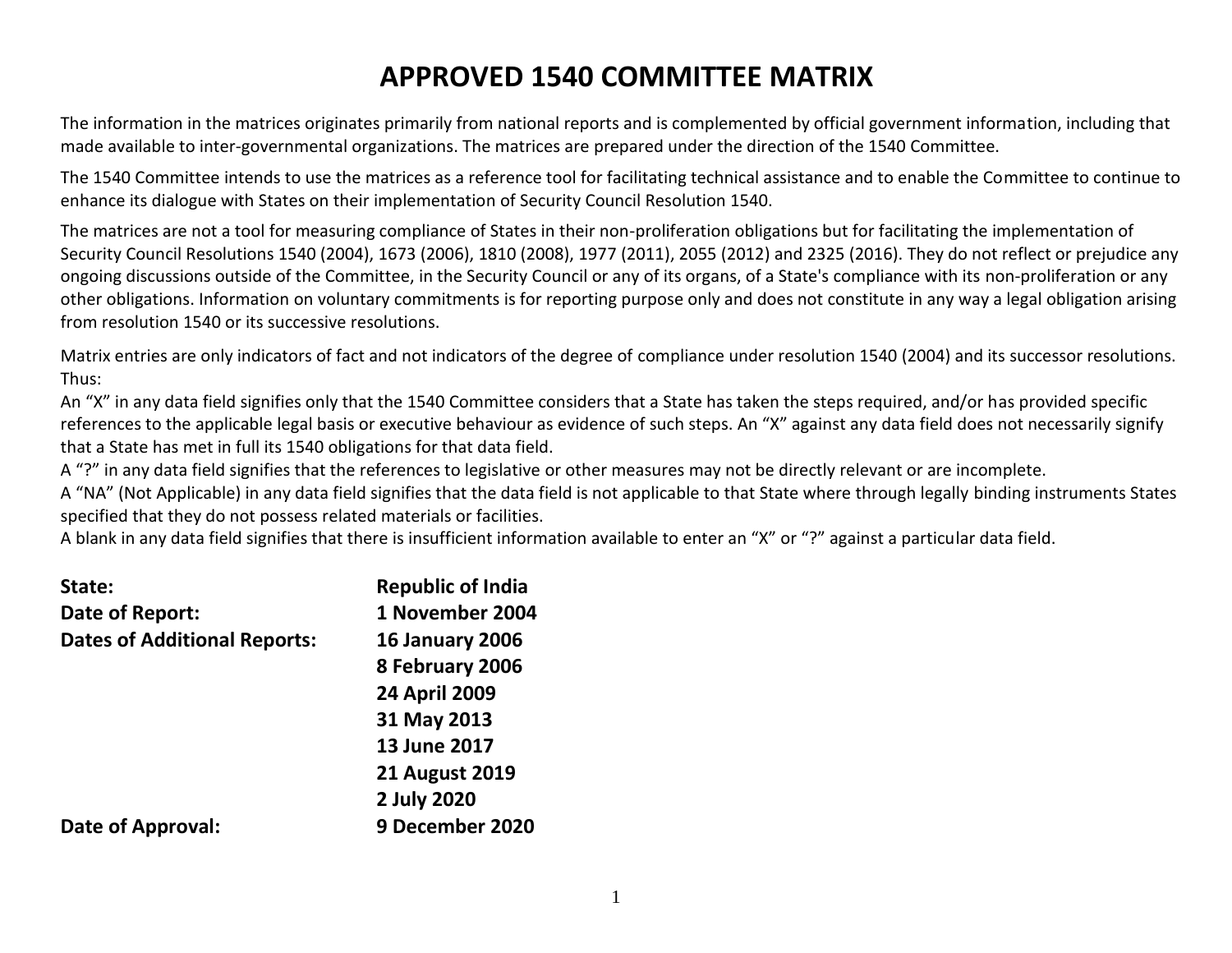## **I. OP 1 and related matters from OP 5, OP 8 (a), (b), (c) and OP10**

|                | <b>Adherence to legally binding</b><br>instruments, membership of<br>organisations, participation<br>in arrangements and<br>statements made. | Relevant information (i.e., signing, deposit of instrument of accession, ratification, etc.) |  |  |  |  |  |  |  |  |  |
|----------------|----------------------------------------------------------------------------------------------------------------------------------------------|----------------------------------------------------------------------------------------------|--|--|--|--|--|--|--|--|--|
| 1              | Nuclear Non-<br><b>Proliferation Treaty</b><br>(NPT)                                                                                         |                                                                                              |  |  |  |  |  |  |  |  |  |
| $\overline{2}$ | Nuclear Weapons Free<br>Zone/ Protocol(s)                                                                                                    |                                                                                              |  |  |  |  |  |  |  |  |  |
| 3              | International<br>Convention for the<br>Suppression of Acts of<br>Nuclear Terrorism                                                           | Deposit 1 December 2006                                                                      |  |  |  |  |  |  |  |  |  |
| 4              | Convention on Physical<br>Protection of Nuclear<br>Material (CPPNM)                                                                          | Deposit 12 March 2002                                                                        |  |  |  |  |  |  |  |  |  |
| 5              | 2005 Amendment to the<br><b>CPPNM</b>                                                                                                        | Deposit 19 September 2007                                                                    |  |  |  |  |  |  |  |  |  |
| 6              | Comprehensive Nuclear-<br>Test-Ban Treaty (CTBT)<br>(not in force)                                                                           |                                                                                              |  |  |  |  |  |  |  |  |  |
| $\overline{7}$ | <b>Chemical Weapons</b><br>Convention (CWC)                                                                                                  | Deposit 3 September 1996                                                                     |  |  |  |  |  |  |  |  |  |
| 8              | <b>Biological Weapons</b><br>Convention (BWC)                                                                                                | Deposited 15 July 1974                                                                       |  |  |  |  |  |  |  |  |  |
| 9              | Geneva Protocol of 1925                                                                                                                      | Deposit 9 April 1930                                                                         |  |  |  |  |  |  |  |  |  |
| 10             | 1997 International<br>Convention for the<br>Suppression of Terrorist<br><b>Bombings</b>                                                      | Deposit 22 September 1999                                                                    |  |  |  |  |  |  |  |  |  |
| 11             | 1999 International<br>Convention for the<br>Suppression of the<br>Financing of Terrorism                                                     | Deposit 22 April 2003                                                                        |  |  |  |  |  |  |  |  |  |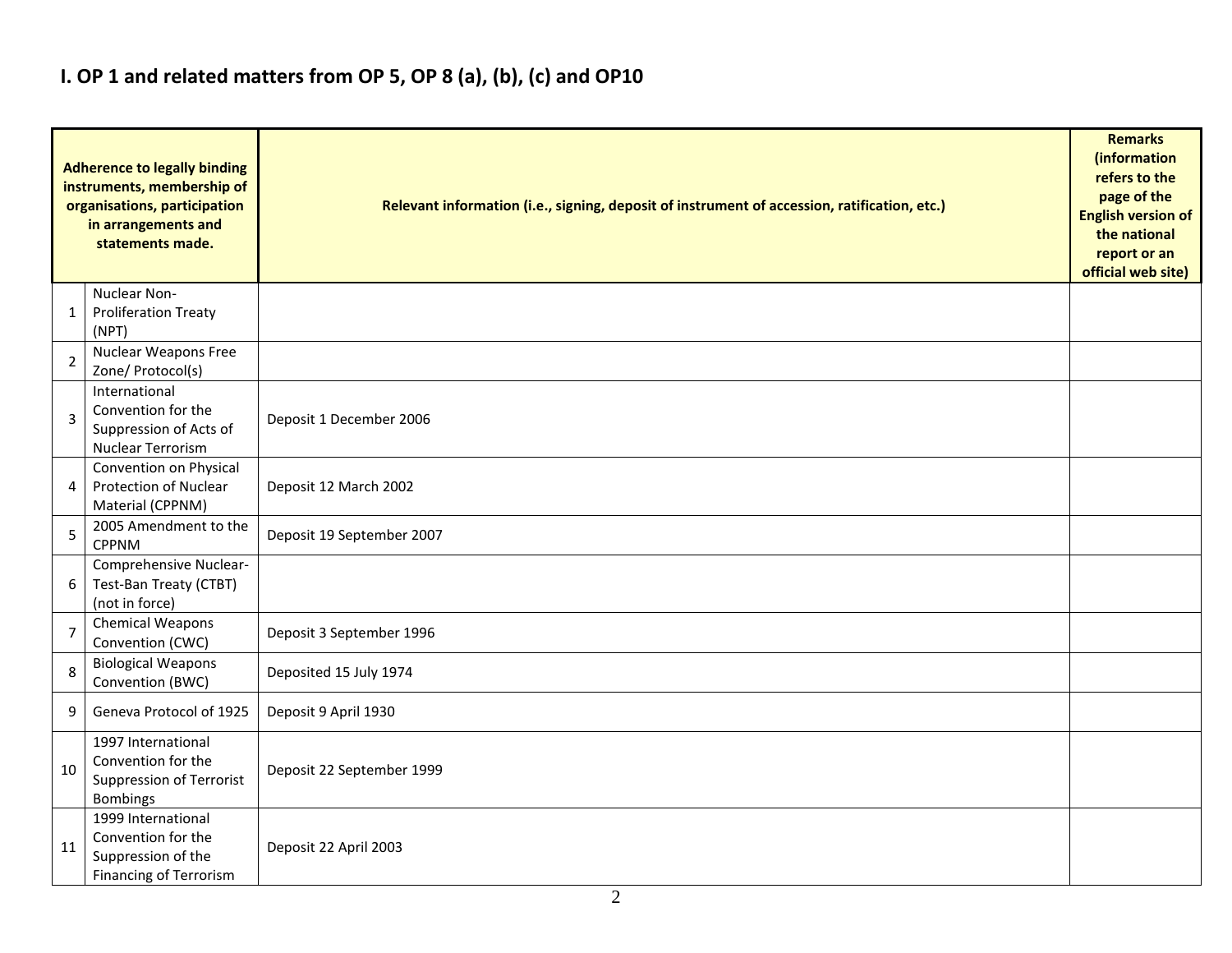|    | 2005 Protocol to the       |                                                                                                                              |  |
|----|----------------------------|------------------------------------------------------------------------------------------------------------------------------|--|
|    | Convention for the         |                                                                                                                              |  |
| 12 | suppression of unlawful    |                                                                                                                              |  |
|    | acts against the safety of |                                                                                                                              |  |
|    | maritime navigation        |                                                                                                                              |  |
|    | 2005 Protocol to the       |                                                                                                                              |  |
|    | Protocol for the           |                                                                                                                              |  |
| 13 | suppression of unlawful    |                                                                                                                              |  |
|    | acts against the safety of |                                                                                                                              |  |
|    | fixed platforms located    |                                                                                                                              |  |
|    | on the continental shelf   |                                                                                                                              |  |
|    | 2010 Convention on the     |                                                                                                                              |  |
|    | Suppression of Unlawful    |                                                                                                                              |  |
| 14 | Acts Relating to           |                                                                                                                              |  |
|    | <b>International Civil</b> |                                                                                                                              |  |
|    | Aviation                   |                                                                                                                              |  |
|    | Other relevant regional    | Additional Protocol to the SAARC Regional Convention on Suppression of Terrorism, 16 January 2004                            |  |
| 15 | legally binding            | SAARC Regional Convention on Suppression of Terrorism, 14 November 1987                                                      |  |
|    | instruments                |                                                                                                                              |  |
| 16 | International Atomic       | Since 16 July 1957                                                                                                           |  |
|    | Energy Agency (IAEA)       |                                                                                                                              |  |
|    |                            | Global Initiative to Combat Nuclear Terrorism (GICNT)                                                                        |  |
|    |                            | Nuclear Suppliers Group: Relationship based on 2008 Statement on Civil Nuclear Cooperation with India                        |  |
|    |                            | <b>Nuclear Security Contact Group</b>                                                                                        |  |
| 17 | Directly relevant          | Missile Technology Control Regime (member since June 2016)                                                                   |  |
|    | Arrangements               | Wassenaar Arrangement (member since December 2017)                                                                           |  |
|    |                            | The Australia Group (member since January 2018)                                                                              |  |
|    |                            | The Hague Code of Conduct (member since June 2016)                                                                           |  |
|    |                            | Has participated as an observer at Proliferation Security Initiative (PSI) events                                            |  |
|    | Statement on non-          |                                                                                                                              |  |
|    | provision of WMD and       | State reported that "preventing access to WMD and their means of delivery to non-State actors is a matter of national policy |  |
| 18 | related materials to       | for the Government of India".                                                                                                |  |
|    | non-State actors           |                                                                                                                              |  |
|    |                            | World Customs Organization (WCO) (Signed Declaration on Implementation of the SAFE Framework of Standards)                   |  |
|    |                            | <b>INTERPOL</b>                                                                                                              |  |
|    |                            | South Asian Association for Regional Cooperation (SAARC)                                                                     |  |
|    | Membership in relevant     | World Health Organization (WHO)                                                                                              |  |
| 19 | international, regional    | International Maritime Organization (IMO)                                                                                    |  |
|    | or sub-regional            | World Organisation for Animal Health (OIE)                                                                                   |  |
|    | organisations              | Financial Action Task Force (FATF)                                                                                           |  |
|    |                            | International Monetary Fund (IMF)                                                                                            |  |
|    |                            | World Bank                                                                                                                   |  |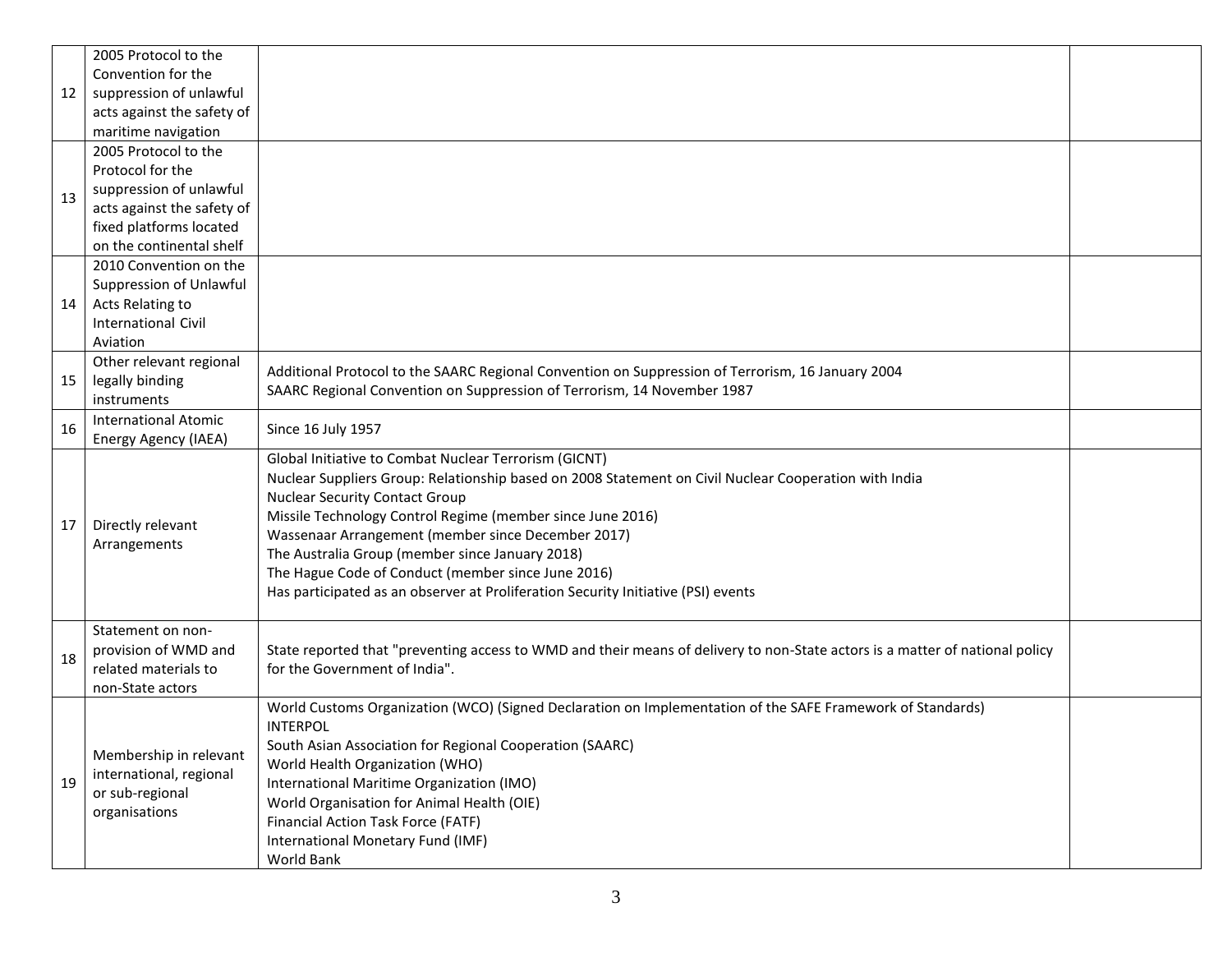### **II. OP 2 - Nuclear Weapons (NW), Chemical Weapons (CW) and Biological Weapons (BW)**

|                | <b>National legislation which</b><br>prohibits persons or entities |           |                    |                           | <b>National legal framework</b>                                                                                                                                                                                                                                                                                                             |           |           |                           | <b>Enforcement and civil/criminal penalties</b>                                                                                                               |                |
|----------------|--------------------------------------------------------------------|-----------|--------------------|---------------------------|---------------------------------------------------------------------------------------------------------------------------------------------------------------------------------------------------------------------------------------------------------------------------------------------------------------------------------------------|-----------|-----------|---------------------------|---------------------------------------------------------------------------------------------------------------------------------------------------------------|----------------|
|                | to engage in one of the                                            |           | $X$ /?             |                           | <b>Source document of national</b>                                                                                                                                                                                                                                                                                                          |           | $X$ /?    |                           |                                                                                                                                                               | <b>Remarks</b> |
|                | following activities and its<br>enforcement                        | <b>NW</b> | <b>CW</b>          | <b>BW</b>                 | implementation law                                                                                                                                                                                                                                                                                                                          | <b>NW</b> | <b>CW</b> | <b>BW</b>                 | <b>Source document</b>                                                                                                                                        |                |
| $\mathbf{1}$   | manufacture                                                        | Х         | X                  | $\boldsymbol{\mathsf{X}}$ | NW:<br>WMD Act, 2005, Section 8(1)<br>CW/BW:<br>WMD Act, 2005, Section 8(3)<br>CW:<br>CWC Act 2000, Sections 13 and 15<br>BW:<br>Rules for Manufacture, Use, Import,<br><b>Export and Storage of Hazardous</b><br>Microorganisms and Genetically<br>Engineered Organisms and Cells 1989,<br>made under Environment (Protection) Act<br>1986 | X         | X         | $\boldsymbol{\mathsf{X}}$ | NW/CW/BW:<br>WMD Act, 2005, Section 14<br>CW:<br>CWC Act 2000, Chapter V and Sections 40<br>and 41<br>BW:<br>Environment (Protection) Act 1986,<br>Section 15 |                |
| $\overline{2}$ | acquire                                                            | Х         | $\pmb{\mathsf{X}}$ | $\pmb{\times}$            | NW:<br>WMD Act, 2005, Section 8(1)<br>CW/BW:<br>WMD Act, 2005 - Section 8(3)<br>CW:<br>CWC Act 2000, Sections 13 and 15<br>BW:<br>Rules for Manufacture, Use, Import,<br><b>Export and Storage of Hazardous</b><br>Microorganisms and Genetically<br>Engineered Organisms and Cells 1989,                                                   | х         | X         | $\boldsymbol{\mathsf{X}}$ | NW/CW/BW:<br>WMD Act, 2005, Section 14<br>CW:<br>CWC Act 2000, Chapter V and Sections 40<br>and 41                                                            |                |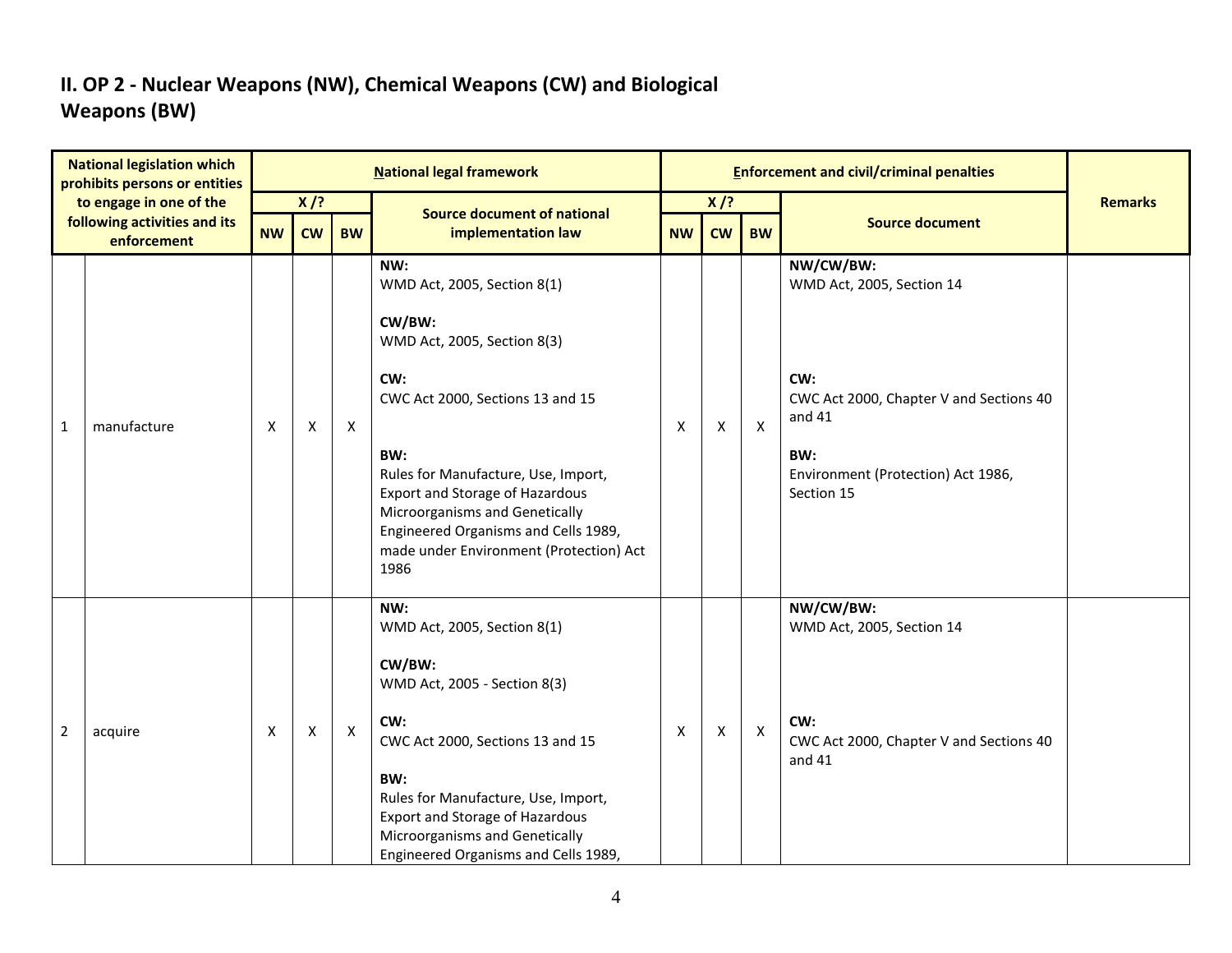|   |           |   |   |   | made under Environment (Protection) Act<br>1986                                                                                                                                                                                                                                                                                                                                                                                                                                             |   |   |              |                                                                                                                                                                                                |  |
|---|-----------|---|---|---|---------------------------------------------------------------------------------------------------------------------------------------------------------------------------------------------------------------------------------------------------------------------------------------------------------------------------------------------------------------------------------------------------------------------------------------------------------------------------------------------|---|---|--------------|------------------------------------------------------------------------------------------------------------------------------------------------------------------------------------------------|--|
| 3 | possess   | Χ | X | X | NW:<br>WMD Act, 2005, Section 8(1)<br>Unlawful Activities (Prevention) Act 1967,<br>as amended, Section 15<br>CW/BW:<br>WMD Act, 2005, Section 8(3)<br>Unlawful Activities (Prevention) Act 1967,<br>as amended, Section 15<br>CW:<br>CWC Act 2000, Sections 13 and 15<br>BW:<br>Rules for Manufacture, Use, Import,<br><b>Export and Storage of Hazardous</b><br>Microorganisms and Genetically<br>Engineered Organisms and Cells 1989,<br>made under Environment (Protection) Act<br>1986 | X | X | $\mathsf{X}$ | NW/CW/BW:<br>WMD Act, 2005, Section 14<br>Unlawful Activities (Prevention) Act 1967,<br>as amended, Sections 16-18, 23<br>CW:<br>CWC Act 2000, Section 14, Chapter V and<br>Sections 40 and 41 |  |
| 4 | develop   | Χ | Χ | X | NW:<br>WMD Act, 2005, Section 8(1)<br>CW/BW:<br>WMD Act, 2005, Section 8(3)<br>CW:<br>CWC Act 2000, Section 13<br>BW:<br>Rules for Manufacture, Use, Import,<br><b>Export and Storage of Hazardous</b><br>Microorganisms and Genetically<br>Engineered Organisms and Cells 1989,<br>made under Environment (Protection) Act<br>1986                                                                                                                                                         | Χ | X | $\mathsf{X}$ | NW/CW/BW:<br>WMD Act, 2005, Section 14<br>CW:<br>CWC Act 2000, Chapter V and Section 40                                                                                                        |  |
| 5 | transport | X | X | X | NW:<br>WMD Act, 2005, Section 8(1)                                                                                                                                                                                                                                                                                                                                                                                                                                                          | X | X | X            | NW/CW/BW:<br>WMD Act, 2005, Section 14                                                                                                                                                         |  |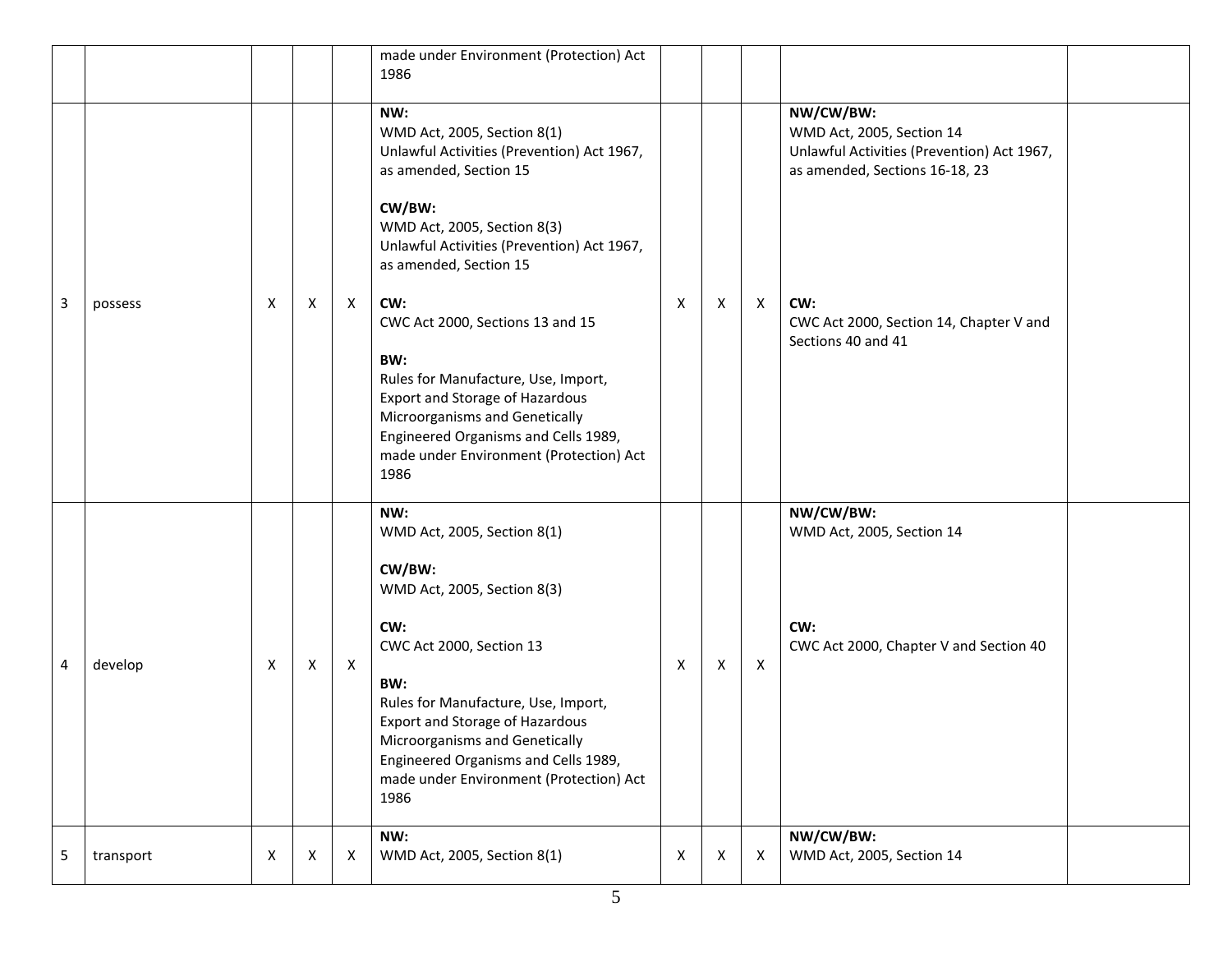|                |          |   |              |              | CW/BW:<br>WMD Act, 2005, Section 8(3)<br>CW:<br>CWC Act 2000, Sections 13 and 15<br>("transport" covered by reference to<br>"transfer")<br>BW:<br>Rules for Manufacture, Use, Import,<br>Export and Storage of Hazardous<br>Microorganisms and Genetically<br>Engineered Organisms and Cells 1989,<br>made under Environment (Protection) Act<br>1986                                          |   |              |                           | CW:<br>CWC Act 2000, Chapter V                                                                                                                                            |
|----------------|----------|---|--------------|--------------|------------------------------------------------------------------------------------------------------------------------------------------------------------------------------------------------------------------------------------------------------------------------------------------------------------------------------------------------------------------------------------------------|---|--------------|---------------------------|---------------------------------------------------------------------------------------------------------------------------------------------------------------------------|
| 6              | transfer | Χ | X            | X            | NW:<br>WMD Act, 2005, Section 8(2)<br>CW/BW:<br>WMD Act, 2005, Section 8(4)<br>CW:<br>CWC Act 2000, Section 13 and 15<br>BW:<br>Rules for Manufacture, Use, Import,<br><b>Export and Storage of Hazardous</b><br>Microorganisms and Genetically<br>Engineered Organisms and Cells 1989,<br>made under Environment (Protection) Act<br>1986 ("transfer" covered by reference to<br>"transport") | X | $\mathsf{X}$ | $\boldsymbol{\mathsf{X}}$ | NW/CW/BW:<br>WMD Act, 2005, Section 14<br>CW:<br>CWC Act 2000, Chapter V and Sections 40<br>and 41                                                                        |
| $\overline{7}$ | use      | X | $\mathsf{X}$ | $\mathsf{X}$ | NW/CW/BW:<br><b>Unlawful Activities (Prevention)</b><br>Amendment Act, 2004, Section 15<br>(commits a terrorist act involving WMD)                                                                                                                                                                                                                                                             | X | $\mathsf X$  | $\mathsf{X}$              | NW/CW/BW:<br>Unlawful Activities (Prevention) Act 1967,<br>as amended, Sections 16-18, 23<br>NW:<br>Unlawful Activities (Prevention) Act 1967,<br>as amended, Section 16A |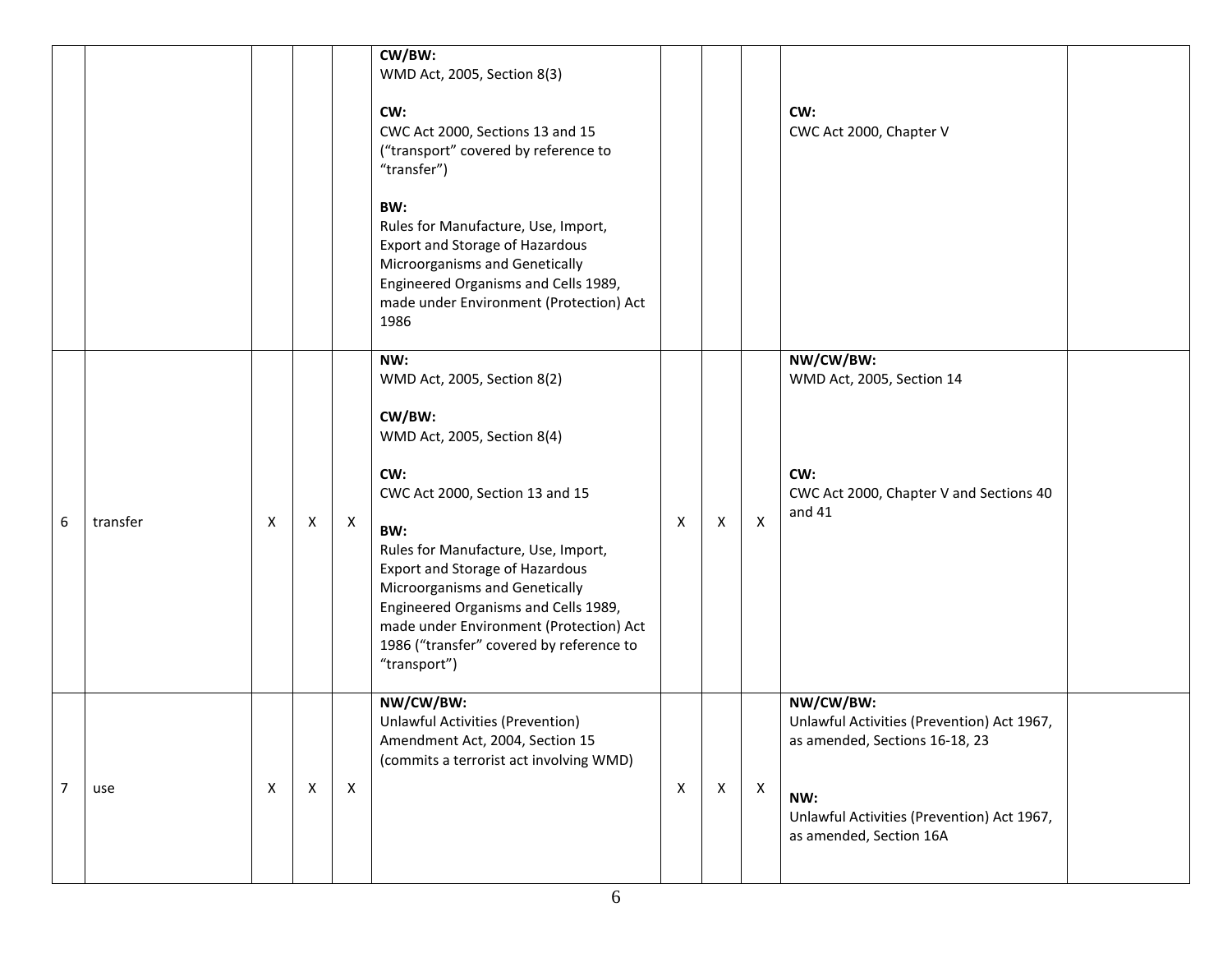|    |                                                                    |   |                    |              | CW:<br>CWC Act 2000, Sections 13 and 15<br>BW:<br>Rules for Manufacture, Use, Import,<br><b>Export and Storage of Hazardous</b><br>Microorganisms and Genetically<br>Engineered Organisms and Cells 1989,<br>made under Environment (Protection) Act<br>1986           |   |   |                           | CW:<br>CWC Act 2000, Chapter V and Section 40<br>and $41$                                                                                                                                |
|----|--------------------------------------------------------------------|---|--------------------|--------------|------------------------------------------------------------------------------------------------------------------------------------------------------------------------------------------------------------------------------------------------------------------------|---|---|---------------------------|------------------------------------------------------------------------------------------------------------------------------------------------------------------------------------------|
| 8  | attempt to engage in<br>abovementioned<br>activities               | X | X                  | $\times$     | NW/CW/BW:<br>WMD Act, 2005, Section 14                                                                                                                                                                                                                                 | X | X | X                         | NW/CW/BW:<br>WMD Act, 2005, Section 14                                                                                                                                                   |
| 9  | participate as an<br>accomplice in<br>abovementioned<br>activities | Х | $\pmb{\mathsf{X}}$ | X            | NW/CW/BW:<br>WMD Act, 2005, Section, 14 and 15<br>Unlawful Activities (Prevention) Act 1967,<br>as amended, Section 18 and 19 (for<br>possession and use)<br>CW:<br>CWC Act 2000, Section 13 (Participation<br>addressed by use of term "indirectly" in<br>Section 13) | X | Χ | $\boldsymbol{\mathsf{X}}$ | NW/CW/BW:<br>WMD Act, 2005, Sections 14 and 15<br>Unlawful Activities (Prevention) Act 1967,<br>as amended, Sections 18-19<br>CW:<br>CWC Act 2000, Chapter V and Sections 40<br>and $41$ |
| 10 | assist in<br>abovementioned<br>activities                          | X | X                  | $\mathsf{x}$ | NW/CW/BW:<br>WMD Act, 2005, Section, 14 and 15<br>Unlawful Activities (Prevention) Act 1967,<br>as amended, Sections 18 and 19 (for<br>possession and use)<br>CW:<br>CWC Act 2000, Section 13                                                                          | X | X | $\mathsf{x}$              | NW/CW/BW:<br>WMD Act, 2005, Sections 14 and 15<br>Unlawful Activities (Prevention) Act 1967,<br>as amended, Sections 18-19<br>CW:<br>CWC Act 2000, Chapter V and Sections 40<br>and $41$ |
| 11 | finance<br>abovementioned<br>activities                            | X | Χ                  | X            | NW/CW/BW:<br>Prevention of Money Laundering Act<br>(PMLA) 2002<br><b>Unlawful Activities (Prevention)</b><br>Amendment Act, 2004, Section 17 (raising<br>funds for terrorist acts)                                                                                     | X | Χ | $\times$                  | NW/CW/BW:<br>Unlawful Activities (Prevention) Act 1967,<br>as amended, Sections 17, 18<br>Financial Intelligence Unit established in<br>2005                                             |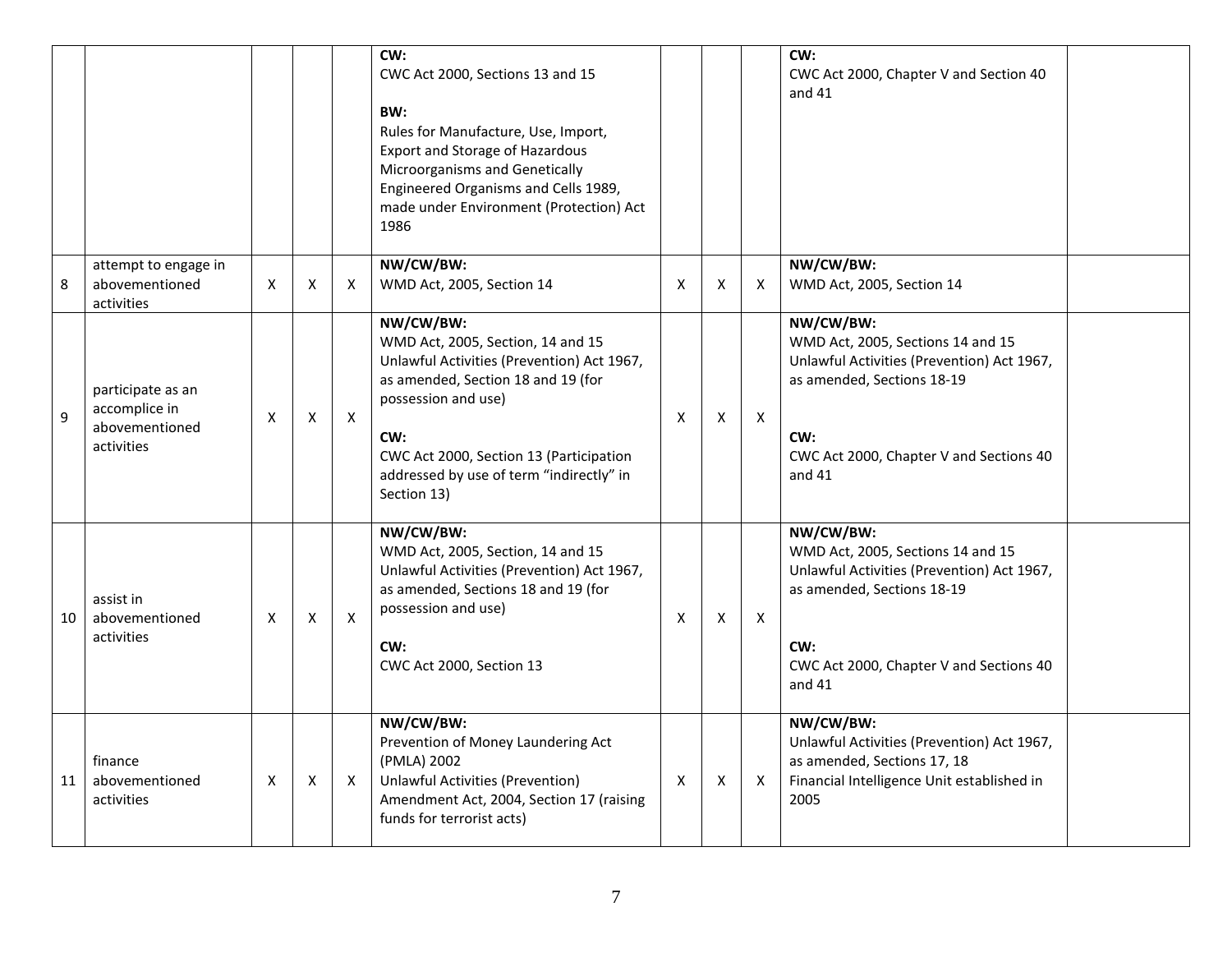| 12 | abovementioned<br>activities related to<br>means of delivery <sup>1</sup> | $\cdot$ | $\lambda$ |  | NW:<br>WMD Act, 2005, Section 8(1) and (5)<br>CW/BW:<br>WMD Act, 2005, Section 8(3) and (5) |  |  | $\ddot{\phantom{1}}$ | NW/CW/BW:<br>WMD Act, 2005, Section 14 |  |
|----|---------------------------------------------------------------------------|---------|-----------|--|---------------------------------------------------------------------------------------------|--|--|----------------------|----------------------------------------|--|
|----|---------------------------------------------------------------------------|---------|-----------|--|---------------------------------------------------------------------------------------------|--|--|----------------------|----------------------------------------|--|

1. Means of delivery: missiles, rockets and other unmanned systems capable of delivering nuclear, chemical, or biological weapons that are specially designed for such use.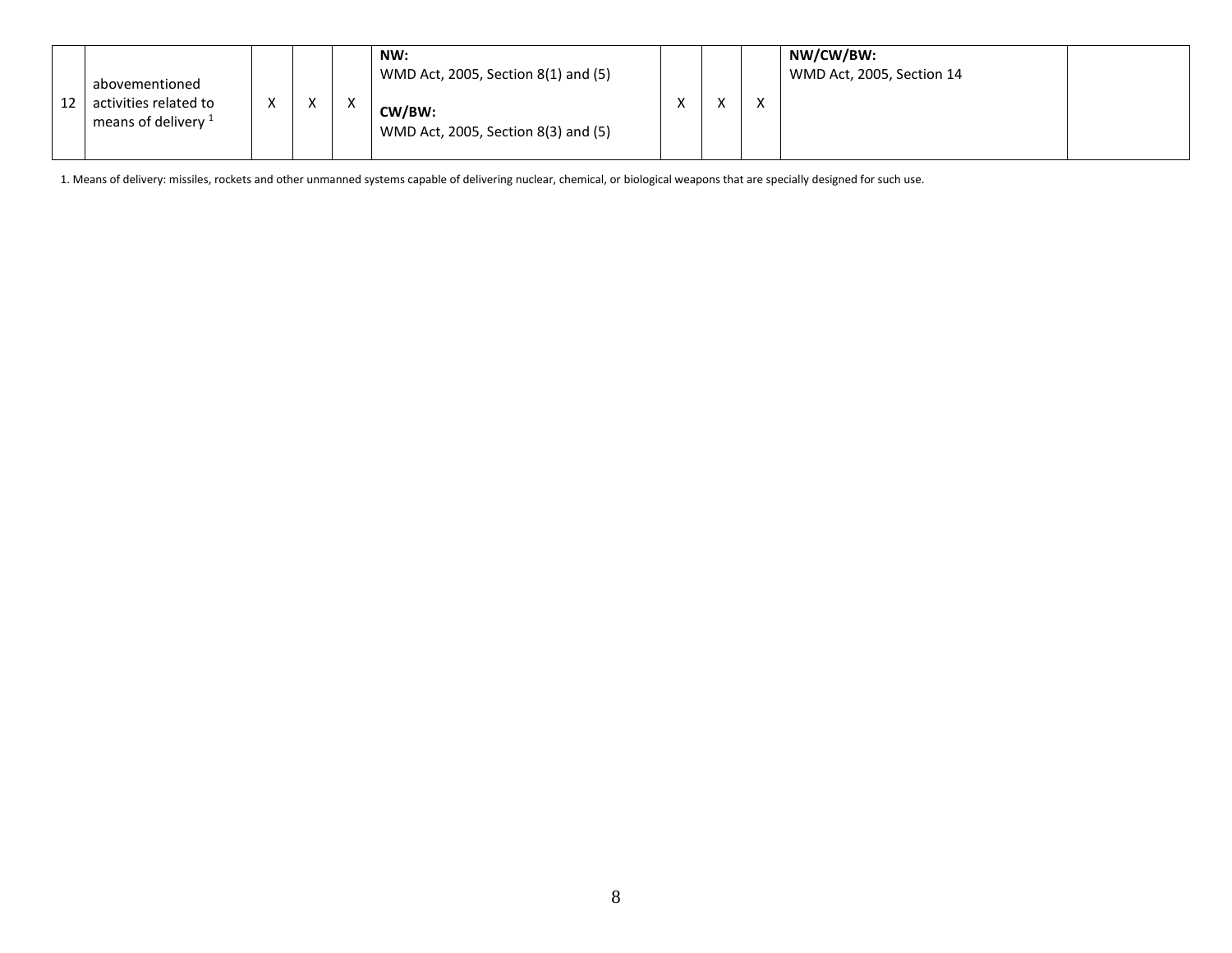#### **III. OP 3 (a) and (b) - Account for/Secure/Physically protect NW, CW and BW, including Related Materials <sup>2</sup>**

|                | <b>Measures to establish</b><br>domestic controls to                                                           |           |                           |                           | <b>National legal and/or regulatory framework</b>                                                                                                                                                                                                                                                                                                                                                                                                                                                                                                                                                                    |                           |                     |              | <b>Enforcement and civil/criminal penalties</b>                                                                                                                                                                                                            |                |
|----------------|----------------------------------------------------------------------------------------------------------------|-----------|---------------------------|---------------------------|----------------------------------------------------------------------------------------------------------------------------------------------------------------------------------------------------------------------------------------------------------------------------------------------------------------------------------------------------------------------------------------------------------------------------------------------------------------------------------------------------------------------------------------------------------------------------------------------------------------------|---------------------------|---------------------|--------------|------------------------------------------------------------------------------------------------------------------------------------------------------------------------------------------------------------------------------------------------------------|----------------|
|                | prevent the proliferation<br>of NW, CW, BW, and their<br>means of delivery; controls<br>over related materials | <b>NW</b> | $X$ /?<br><b>CW</b>       | BW <sup>*</sup>           | <b>Source document</b>                                                                                                                                                                                                                                                                                                                                                                                                                                                                                                                                                                                               | <b>NW</b>                 | $X$ /?<br><b>CW</b> | <b>BW</b>    | <b>Source document</b>                                                                                                                                                                                                                                     | <b>Remarks</b> |
| $\overline{1}$ | Measures to account<br>for production                                                                          | X         | $\boldsymbol{\mathsf{X}}$ | $\boldsymbol{\mathsf{X}}$ | NW:<br>Atomic Energy Act 1962, Sections 3, 5, 7,<br>14, 16 and 30<br>Rules made under Atomic Energy Act 1962,<br>Orders and notifications thereunder<br>Within Department of Atomic Energy,<br><b>Nuclear Controls and Planning Wing</b><br>(NCPW) is responsible for State System of<br>Accounting and Control (SSAC) for Nuclear<br>Material.<br>CW:<br><b>CWC Act 2000</b><br>BW:<br>The Environment (Protection) Act 1986,<br>Sections 10-14, and<br>Rules for Manufacture, Use, Import, Export<br>and Storage of Hazardous Microorganisms<br>and Genetically Engineered Organisms and<br>Cells 1989 (Section 8) | $\boldsymbol{\mathsf{X}}$ | X                   | $\mathsf{X}$ | NW:<br>Atomic Energy Act 1962, Sections 24, 25, 26<br>Rules made under Atomic Energy Act 1962,<br>Orders and notifications thereunder<br>CW:<br>CWC Act 2000, Chapters V and VI<br>BW:<br>The Environment (Protection) Act 1986,<br>Section 15 (Penalties) |                |
| $\overline{2}$ | Measures to account<br>for use                                                                                 | X         | X                         | $\mathsf{X}$              | NW:<br>Atomic Energy Act 1962, Sections 3, 7, 14,<br>16 and 30<br>Rules made under Atomic Energy Act 1962,<br>Orders and notifications thereunder<br>Within Department of Atomic Energy,<br>Nuclear Controls and Planning Wing<br>(NCPW) is responsible for State System of<br>Accounting and Control (SSAC) for Nuclear<br>Material.                                                                                                                                                                                                                                                                                | $\mathsf{x}$              | X                   | $\mathsf{X}$ | NW:<br>Atomic Energy Act 1962, Sections 24, 25, 26<br>Rules made under Atomic Energy Act 1962,<br>Orders and notifications thereunder                                                                                                                      |                |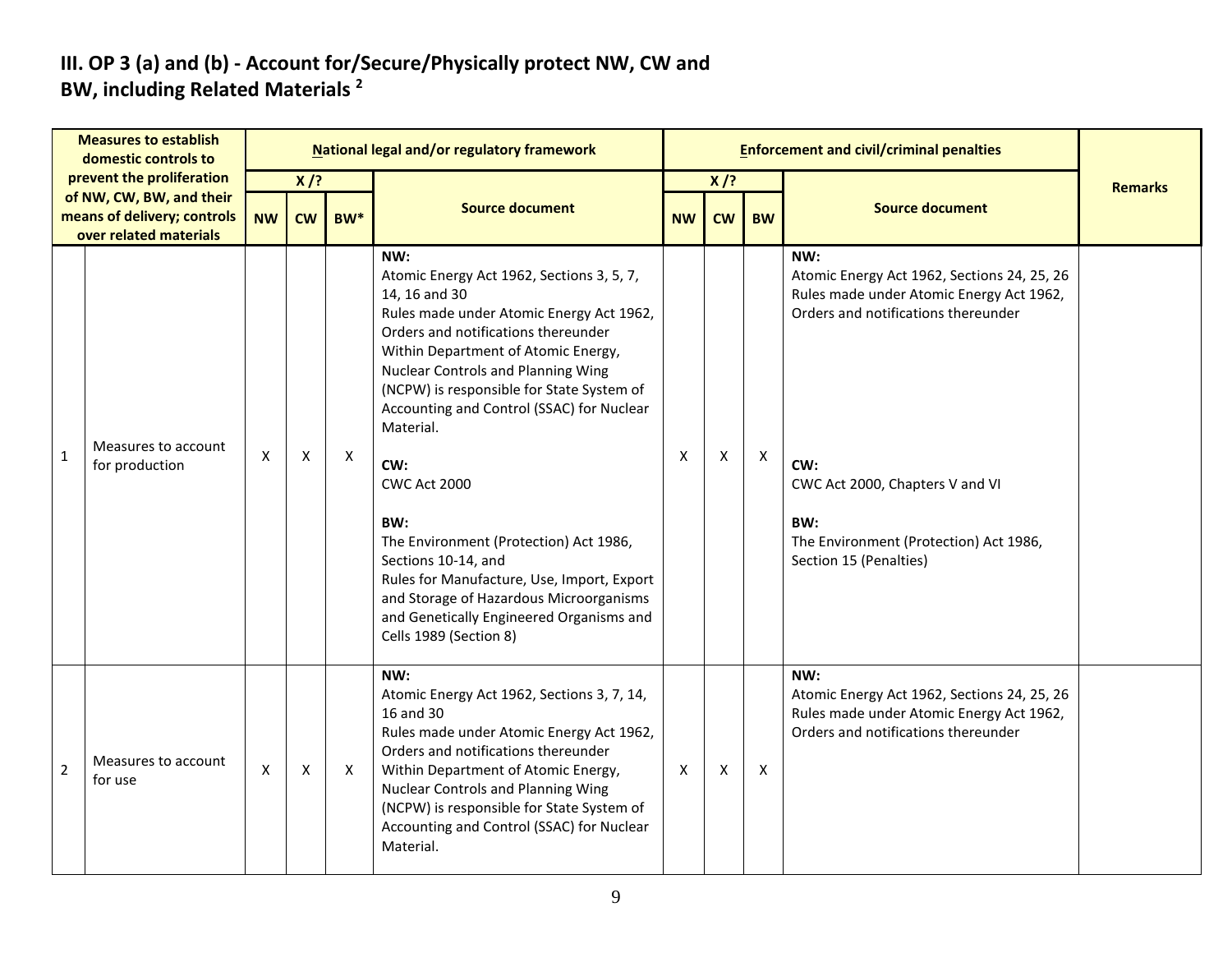|                |                                      |   |              |   | CW:<br><b>CWC Act 2000</b><br>BW:<br>The Environment (Protection) Act 1986,<br>Sections 10-14, and<br>Rules for Manufacture, Use, Import, Export<br>and Storage of Hazardous Microorganisms<br>and Genetically Engineered Organisms and<br>Cells 1989 (Section 7)                                                                                                                                                                                                                                                                                                                                           |              |   |              | CW:<br>CWC Act 2000, Chapters V and VI<br>BW:<br>The Environment (Protection) Act 1986,<br>Section 15 (Penalties)                                                                                                                                         |
|----------------|--------------------------------------|---|--------------|---|-------------------------------------------------------------------------------------------------------------------------------------------------------------------------------------------------------------------------------------------------------------------------------------------------------------------------------------------------------------------------------------------------------------------------------------------------------------------------------------------------------------------------------------------------------------------------------------------------------------|--------------|---|--------------|-----------------------------------------------------------------------------------------------------------------------------------------------------------------------------------------------------------------------------------------------------------|
| $\overline{3}$ | Measures to account<br>for storage   | X | Χ            | X | NW:<br>Atomic Energy Act 1962, Section 3, 7, 14,<br>16 and 30<br>Rules made under Atomic Energy Act 1962,<br>Orders and notifications thereunder<br>Within Department of Atomic Energy,<br><b>Nuclear Controls and Planning Wing</b><br>(NCPW) is responsible for State System of<br>Accounting and Control (SSAC) for Nuclear<br>Material.<br>CW:<br><b>CWC Act 2000</b><br>BW:<br>The Environment (Protection) Act 1986,<br>Sections 10-14<br>Rules for Manufacture, Use, Import, Export<br>and Storage of Hazardous Microorganisms<br>and Genetically Engineered Organisms and<br>Cells 1989 (Section 7) | X            | Χ | X            | NW:<br>Atomic Energy Act 1962, Section 24, 25, 26<br>Rules made under Atomic Energy Act 1962,<br>Orders and notifications thereunder<br>CW:<br>CWC Act 2000, Chapters V and VI<br>BW:<br>The Environment (Protection) Act 1986,<br>Section 15 (Penalties) |
| 4              | Measures to account<br>for transport | X | $\mathsf{x}$ | X | NW:<br>Atomic Energy Act 1962, Sections 3, 14<br>("transport" implicitly covered by licensing<br>regulatory clearances required of specific<br>activities), 16 and 30<br>Rules made under Atomic Energy Act 1962,<br>Orders and notifications thereunder<br>Within Department of Atomic Energy,<br>Nuclear Controls and Planning Wing<br>(NCPW) is responsible for State System of                                                                                                                                                                                                                          | $\mathsf{X}$ | X | $\mathsf{x}$ | NW:<br>Atomic Energy Act 1962, Sections 24, 25, 26<br>Rules made under Atomic Energy Act 1962,<br>Orders and notifications thereunder                                                                                                                     |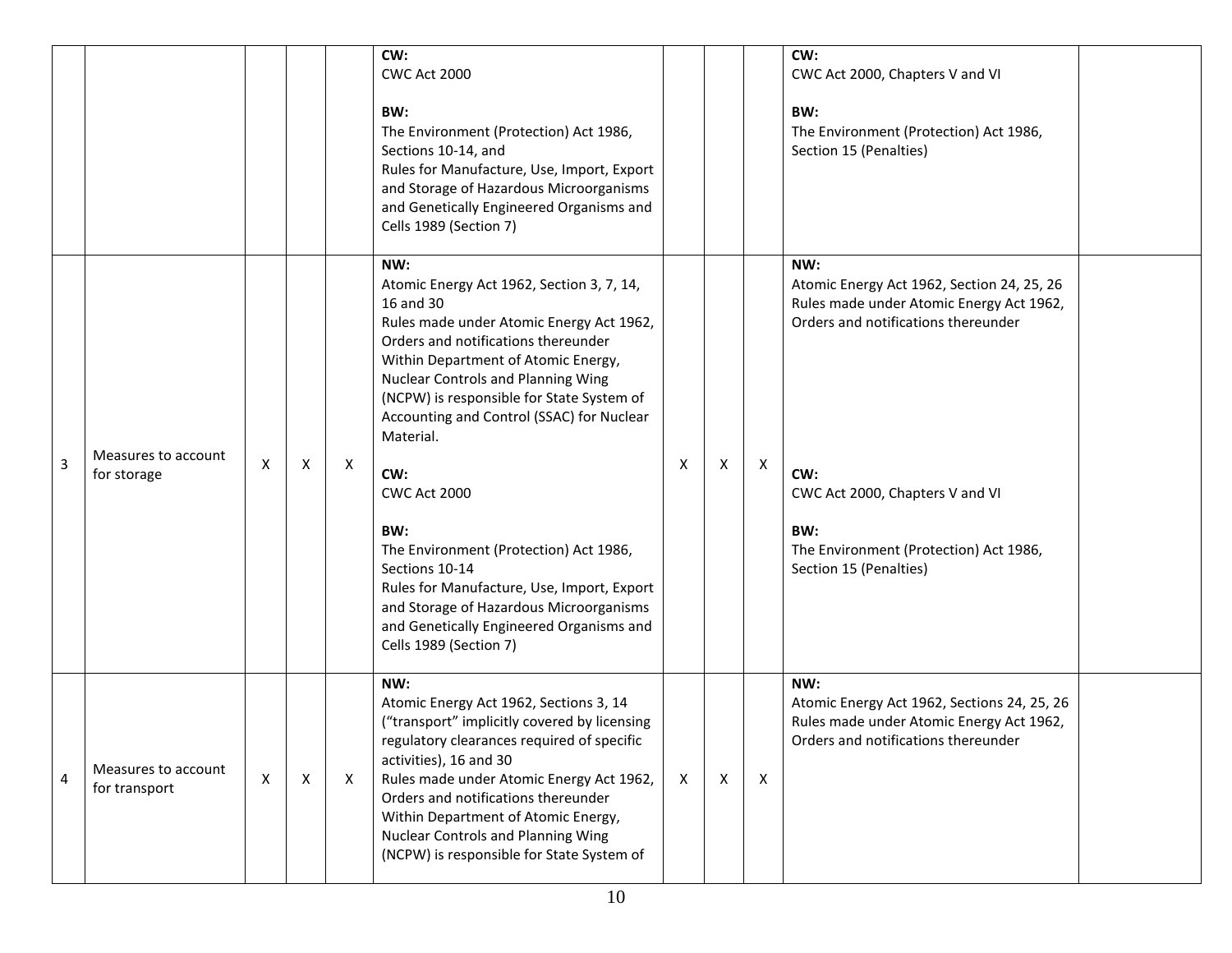|   |                                  |                |   |   | Accounting and Control (SSAC) for Nuclear<br>Material.<br>CW:<br>CWC Act 2000, Section 15<br>BW:<br>The Environment (Protection) Act 1986,<br>Sections 10-14<br>Rules for Manufacture, Use, Import, Export<br>and Storage of Hazardous Microorganisms<br>and Genetically Engineered Organisms and<br>Cells 1989 (Section 7)                                                                                                                                                                                                                                                                                                                                                   |   |   |              | CW:<br>CWC Act 2000, Sections 40, 41<br>BW:<br>The Environment (Protection) Act 1986,<br>Section 15 (Penalties)                                                                                                                                                                                                                                                                                                                       |  |
|---|----------------------------------|----------------|---|---|-------------------------------------------------------------------------------------------------------------------------------------------------------------------------------------------------------------------------------------------------------------------------------------------------------------------------------------------------------------------------------------------------------------------------------------------------------------------------------------------------------------------------------------------------------------------------------------------------------------------------------------------------------------------------------|---|---|--------------|---------------------------------------------------------------------------------------------------------------------------------------------------------------------------------------------------------------------------------------------------------------------------------------------------------------------------------------------------------------------------------------------------------------------------------------|--|
| 5 | Measures to secure<br>production | X              | Χ | X | NW:<br>Atomic Energy Act 1962, Sections 3, 5, 7,<br>14, 16, 17 and 30<br>Rules made under Atomic Energy Act 1962,<br>Orders and notifications thereunder<br>WMD Act, 2005, Section 8<br>Within Department of Atomic Energy,<br>NCPW is responsible for Controlling the<br>production of Nuclear Material through<br>Licensing.<br>Atomic Energy Regulatory Board (AERB)<br>regulates Safety and Security of Nuclear<br>Material.<br>CW:<br>CWC Act 2000, Section 15<br>BW:<br>The Environment (Protection) Act 1986<br>Rules for Manufacture, Use, Import, Export<br>and Storage of Hazardous Microorganisms<br>and Genetically Engineered Organisms and<br><b>Cells 1989</b> | X | Χ | Χ            | NW:<br>Atomic Energy Act 1962, Sections 24, 25, 26<br>Rules made under Atomic Energy Act 1962,<br>Orders and notifications thereunder<br>WMD Act, 2005, Section 14<br>Implementation of all elements of Physical<br>Protection Systems to secure production of<br>Nuclear Material. (Relevant regulations are<br>classified)<br>CW:<br>CWC Act 2000, Chapters V and VI<br>BW:<br>The Environment (Protection) Act 1986,<br>Section 15 |  |
| 6 | Measures to secure<br>use        | $\pmb{\times}$ | Χ | Χ | NW:<br>Atomic Energy Act 1962, Sections 3, 14, 16,<br>17 and 30<br>Rules made under Atomic Energy Act 1962,<br>Orders and notifications thereunder                                                                                                                                                                                                                                                                                                                                                                                                                                                                                                                            | X | Χ | $\mathsf{X}$ | NW:<br>Atomic Energy Act 1962, Sections 24, 25, 26<br>and 30<br>Rules made under Atomic Energy Act 1962,<br>Orders and notifications thereunder                                                                                                                                                                                                                                                                                       |  |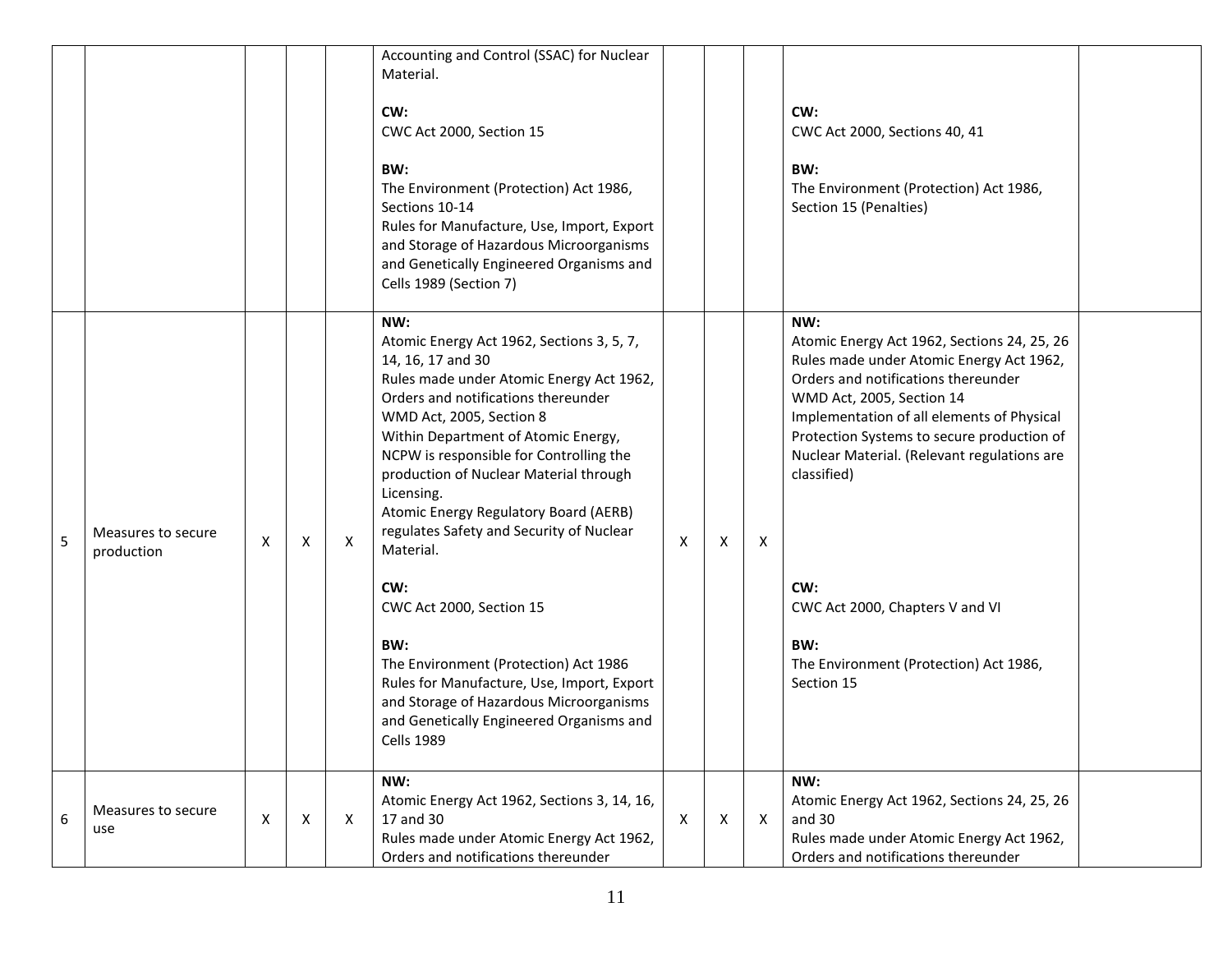|                |                               |   |   |   | WMD Act, 2005, Section 8<br>Within Department of Atomic Energy,<br>NCPW is responsible for Controlling the<br>production of Nuclear Material through<br>Licensing.<br>Atomic Energy Regulatory Board (AERB)<br>regulates Safety and Security of Nuclear<br>Material.                                                                                                                                                       |   |   |   | WMD Act, 2005, Section 14<br>Implementation of all elements of Physical<br>Protection Systems to secure production of<br>Nuclear Material. (Relevant regulations are<br>classified)                                                                                                                                                  |  |
|----------------|-------------------------------|---|---|---|----------------------------------------------------------------------------------------------------------------------------------------------------------------------------------------------------------------------------------------------------------------------------------------------------------------------------------------------------------------------------------------------------------------------------|---|---|---|--------------------------------------------------------------------------------------------------------------------------------------------------------------------------------------------------------------------------------------------------------------------------------------------------------------------------------------|--|
|                |                               |   |   |   | CW:<br>CWC Act 2000, Section 15                                                                                                                                                                                                                                                                                                                                                                                            |   |   |   | CW:<br>CWC Act 2000, Chapter V and Sections 40,<br>41                                                                                                                                                                                                                                                                                |  |
|                |                               |   |   |   | BW:<br>The Environment (Protection) Act 1986<br>Rules for Manufacture, Use, Import, Export<br>and Storage of Hazardous Microorganisms<br>and Genetically Engineered Organisms and<br><b>Cells 1989</b>                                                                                                                                                                                                                     |   |   |   | BW:<br>The Environment (Protection) Act 1986,<br>Section 15                                                                                                                                                                                                                                                                          |  |
| $\overline{7}$ | Measures to secure<br>storage | X | X | X | NW:<br>Atomic Energy Act 1962, Sections 3, 14, 16,<br>17 and 30<br>Rules made under Atomic Energy Act 1962,<br>Orders and notifications thereunder<br>WMD Act, 2005, Section 8<br>Within Department of Atomic Energy,<br>NCPW is responsible for Controlling the<br>production of Nuclear Material through<br>Licensing.<br>Atomic Energy Regulatory Board (AERB)<br>regulates Safety and Security of Nuclear<br>Material. | X | X | X | NW:<br>Atomic Energy Act 1962, Sections 24, 25<br>and $26$<br>Rules made under Atomic Energy Act 1962,<br>Orders and notifications thereunder<br>WMD Act, 2005, Section 14<br>Implementation of all elements of Physical<br>Protection Systems to secure production of<br>Nuclear Material. (Relevant regulations are<br>classified) |  |
|                |                               |   |   |   | CW:<br>CWC Act 2000, Section 15                                                                                                                                                                                                                                                                                                                                                                                            |   |   |   | CW:<br>CWC Act 2000, Chapter V and Sections 40,<br>41                                                                                                                                                                                                                                                                                |  |
|                |                               |   |   |   | BW:<br>The Environment (Protection) Act 1986<br>Rules for Manufacture, Use, Import, Export<br>and Storage of Hazardous Microorganisms                                                                                                                                                                                                                                                                                      |   |   |   | BW:<br>The Environment (Protection) Act 1986,<br>Section 15                                                                                                                                                                                                                                                                          |  |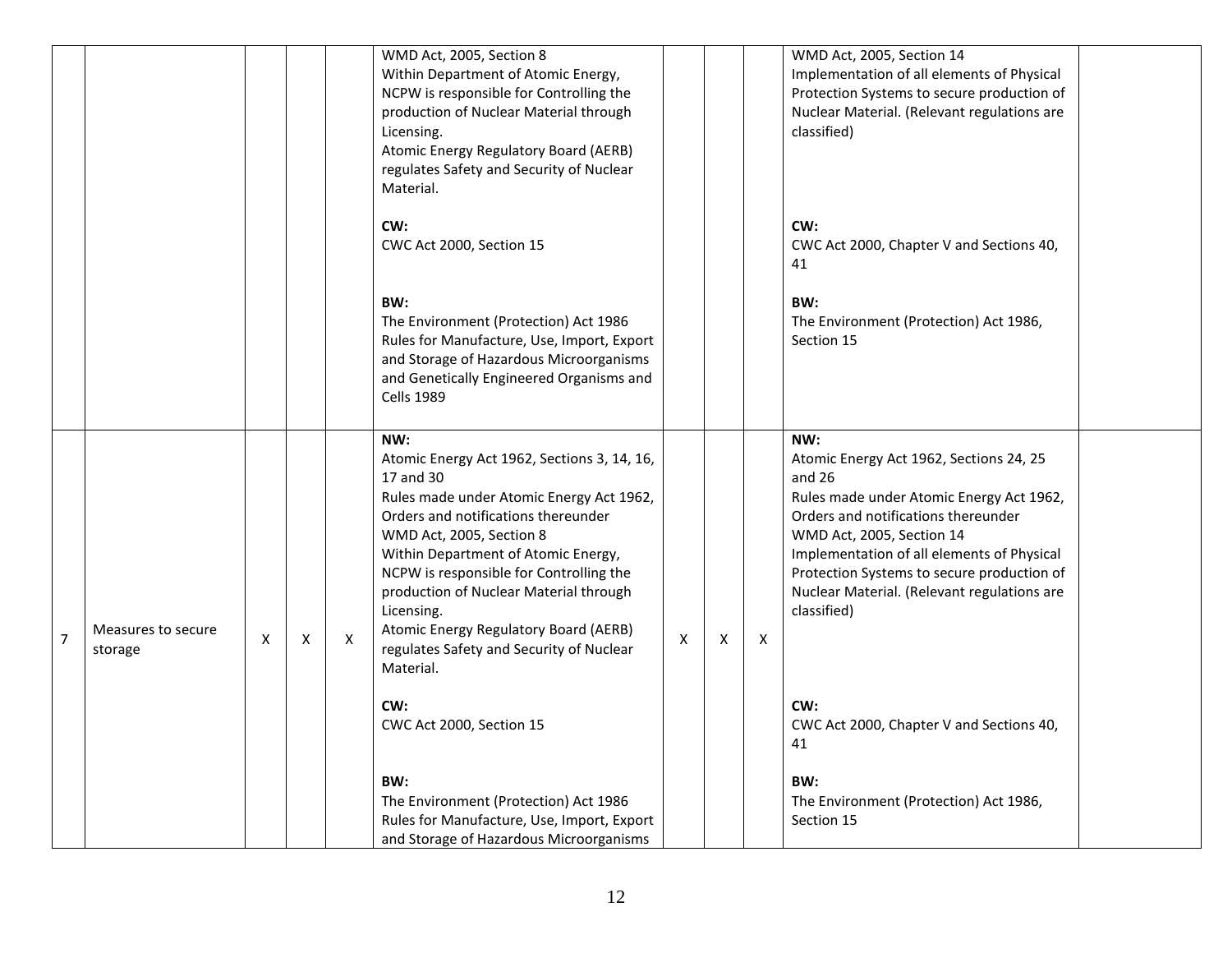|   |                                 |                           |                           |   | and Genetically Engineered Organisms and<br><b>Cells 1989</b><br>Regulations and Guidelines for<br>Recombinant DNA Research and<br>Biocontainment, 2017                                                                                                                                                                                                                                                                                                                                                                                                                                                                                                                                   |                           |   |              |                                                                                                                                                                                                                                                                                                                                                                                                                                                                                                                                                                                                                             |  |
|---|---------------------------------|---------------------------|---------------------------|---|-------------------------------------------------------------------------------------------------------------------------------------------------------------------------------------------------------------------------------------------------------------------------------------------------------------------------------------------------------------------------------------------------------------------------------------------------------------------------------------------------------------------------------------------------------------------------------------------------------------------------------------------------------------------------------------------|---------------------------|---|--------------|-----------------------------------------------------------------------------------------------------------------------------------------------------------------------------------------------------------------------------------------------------------------------------------------------------------------------------------------------------------------------------------------------------------------------------------------------------------------------------------------------------------------------------------------------------------------------------------------------------------------------------|--|
| 8 | Measures to secure<br>transport | $\boldsymbol{\mathsf{X}}$ | $\times$                  | X | NW:<br>Atomic Energy Act 1962, Sections 3, 14, 16,<br>17 and 30<br>Rules made under Atomic Energy Act 1962,<br>Orders and notifications thereunder<br>WMD Act, 2005, Section 8<br>Within Department of Atomic Energy,<br>NCPW is responsible for Controlling the<br>production of Nuclear Material through<br>Licensing.<br>Atomic Energy Regulatory Board (AERB)<br>regulates Safety and Security of Nuclear<br>Material.<br>CW:<br>CWC Act 2000, Sections 7(2)(m) and 15<br>BW:<br>The Environment (Protection) Act 1986<br>Rules for Manufacture, Use, Import, Export<br>and Storage of Hazardous Microorganisms<br>and Genetically Engineered Organisms and<br>Cells 1989 (Section 7) | $\times$                  | Χ | $\mathsf{X}$ | NW:<br>Atomic Energy Act 1962, Sections 24, 25<br>and 26<br>Rules made under Atomic Energy Act 1962,<br>Orders and notifications thereunder<br>WMD Act, 2005, Section 14<br>Implementation of all elements of Physical<br>Protection Systems to secure production of<br>Nuclear Material. Relevant regulations are<br>classified)<br>CW:<br>CWC Act 2000, Chapter V and Sections 40<br>and 41<br>BW:<br>The Environment (Protection) Act 1986,<br>Section 15<br>Rules for Manufacture, Use, Import, Export<br>and Storage of Hazardous Microorganisms<br>and Genetically Engineered Organisms and<br>Cells 1989 (Section 7) |  |
| 9 | Physical protection<br>measures | $\boldsymbol{\mathsf{X}}$ | $\boldsymbol{\mathsf{X}}$ | X | NW:<br>All nuclear materials and facilities are<br>placed under effective physical protection,<br>consistent with the relevant IAEA<br>recommendations, in particular those set<br>out in INFCIRC/225.<br>Atomic Energy Act 1962 and rules, orders,<br>and notifications (Art 30 (2))                                                                                                                                                                                                                                                                                                                                                                                                     | $\boldsymbol{\mathsf{X}}$ | X | X            | NW:<br>The Unlawful Activities Prevention Act<br>(UAPA), as amended, Second Schedule of<br>Section 15 (2) (enables prosecution of<br>activities constituting offences under the<br>CPPNM)                                                                                                                                                                                                                                                                                                                                                                                                                                   |  |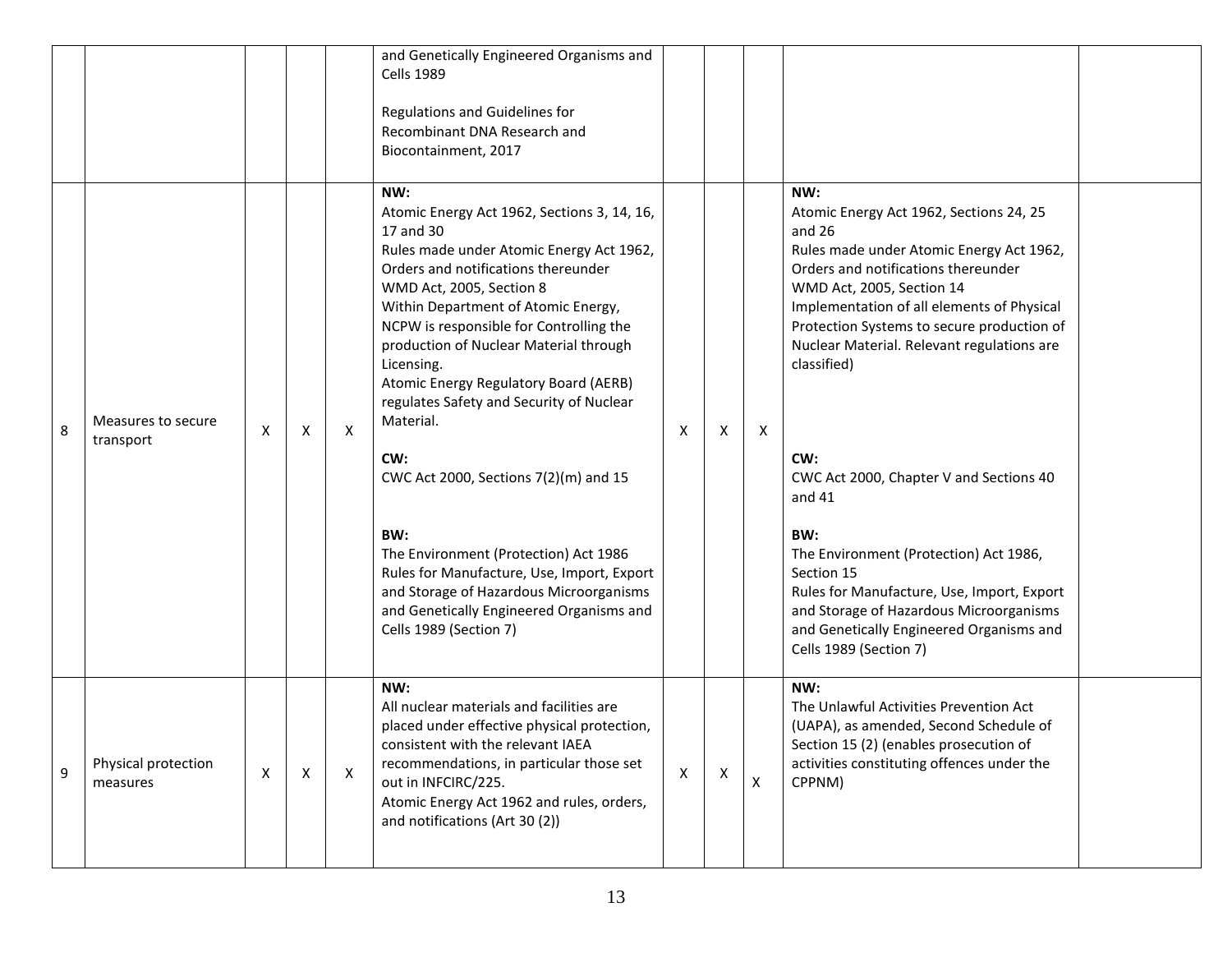|    |                       |   |          |   | CW:<br>CWC Act 2000, Section 7(2)(m) (State<br>reports that powers of National Authority<br>include physical protection measures)                                                                                                                  |   |   |                           | CW:<br>CWC Act 2000, Chapter V and Sections 40<br>and $41$  |  |
|----|-----------------------|---|----------|---|----------------------------------------------------------------------------------------------------------------------------------------------------------------------------------------------------------------------------------------------------|---|---|---------------------------|-------------------------------------------------------------|--|
|    |                       |   |          |   | BW:<br>The Environment (Protection) Act 1986<br>The Indian Recombinant DNA Safety<br>Guidelines and Regulations, 1990<br>Regulations and Guidelines for<br>Recombinant DNA Research and<br>Biocontainment, 2017                                    |   |   |                           | BW:<br>The Environment (Protection) Act 1986,<br>Section 15 |  |
| 10 | Personnel Reliability | X | $\times$ | X | NW/CW/BW:<br>Official Secrets Act 1923, Article 6<br>Central Civil Services (CCS) Conduct Rules,<br>1964<br>NW:<br>Atomic Energy Act 1962, Rules made under<br>Atomic Energy Act 1962, Orders and<br>notifications thereunder (Section 14 (3) (f)) | X | X | $\boldsymbol{\mathsf{x}}$ | NW/CW/BW:<br>Official Secrets Act 1923                      |  |

2. Related materials: materials, equipment and technology covered by relevant multilateral treaties and arrangements, or included on national control lists, which could be used for the design, development, production or use of nuclear, chemical and biological weapons and their means of delivery.

\* Information required in this section may also be available in the State's Confidence Building Measures report, if submitted to the BWC Implementation Support Unit (online at:

[http://www.unog.ch/80256EE600585943/\(httpPages\)/4FA4DA37A55C7966C12575780055D9E8?OpenDocument\)](http://www.unog.ch/80256EE600585943/(httpPages)/4FA4DA37A55C7966C12575780055D9E8?OpenDocument)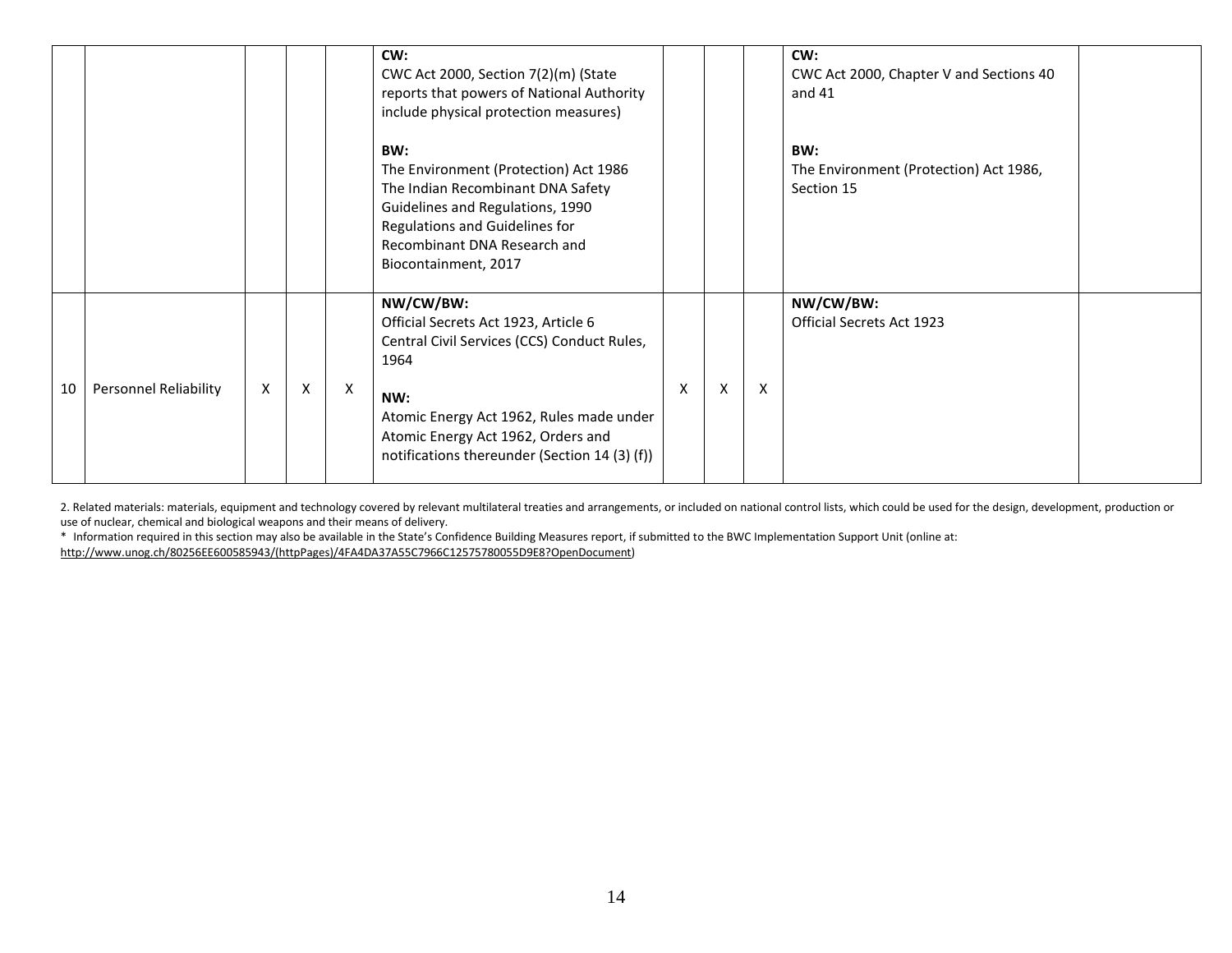### **IV. OP 3 (a) and (b) - Account for/Secure/Physically protect NW including Related Materials (NW specific)**

|                | <b>Measures to establish</b><br>domestic controls to prevent<br>the proliferation of NW, and<br>their means of delivery;<br>controls over related<br>materials    | <b>Source document</b>                                                                                                                                                                                    |  |  |  |  |  |  |  |  |
|----------------|-------------------------------------------------------------------------------------------------------------------------------------------------------------------|-----------------------------------------------------------------------------------------------------------------------------------------------------------------------------------------------------------|--|--|--|--|--|--|--|--|
| 1              | National regulatory<br>authority                                                                                                                                  | Department of Atomic Energy<br><b>Atomic Energy Regulatory Board</b>                                                                                                                                      |  |  |  |  |  |  |  |  |
| $\overline{2}$ | Licensing of nuclear<br>installations/entities/<br>use of materials                                                                                               | Atomic Energy Act 1962, Sections 14, 16 and Rules made under Atomic Energy Act 1962, Orders and notifications<br>thereunder                                                                               |  |  |  |  |  |  |  |  |
| 3              | IAEA Safeguards<br>Agreements                                                                                                                                     | Safeguards Agreement (INFCIRC/754)<br>Additional Protocol July 2014 (INFCIRC/754/Add.6)                                                                                                                   |  |  |  |  |  |  |  |  |
| 4              | IAEA Code of Conduct<br>on Safety and Security<br>of Radioactive Sources                                                                                          | Notification pursuant to GC(47)/RES/7.B<br>IAEA Guidance on the Import and Export of Radioactive Sources - National PoC: Atomic Energy Regulatory Board<br>Radiological Safety Division                   |  |  |  |  |  |  |  |  |
| 5              | Supplementary<br>Guidance on the Import<br>and Export of<br>Radioactive Sources of<br>the Code of Conduct on<br>the Safety and Security<br>of Radioactive Sources | Notification pursuant to GC(48)/RES/10.D                                                                                                                                                                  |  |  |  |  |  |  |  |  |
| 6              | <b>IAEA Incident and</b><br><b>Trafficking Database</b>                                                                                                           | 1) State participates in the Database<br>2) Constituted Inter-Ministerial Counter Nuclear Smuggling Team (CNST) in the Department of Atomic Energy                                                        |  |  |  |  |  |  |  |  |
| $\overline{7}$ | <b>Integrated Nuclear</b><br><b>Security Support Plan</b><br>(INSSP) / International<br><b>Physical Protection</b><br><b>Advisory Service (IPPAS)</b>             | Conducted National Workshop on International Physical Protection Advisory Service (IPPAS) in December 2017.                                                                                               |  |  |  |  |  |  |  |  |
| 8              | Applying the physical<br>protection<br>recommendations in<br>INFCIRC/225/Rev.5                                                                                    | State reports that all nuclear materials and facilities are placed under effective physical protection, consistent with the<br>relevant IAEA recommendations, in particular those set out in INFCIRC/225. |  |  |  |  |  |  |  |  |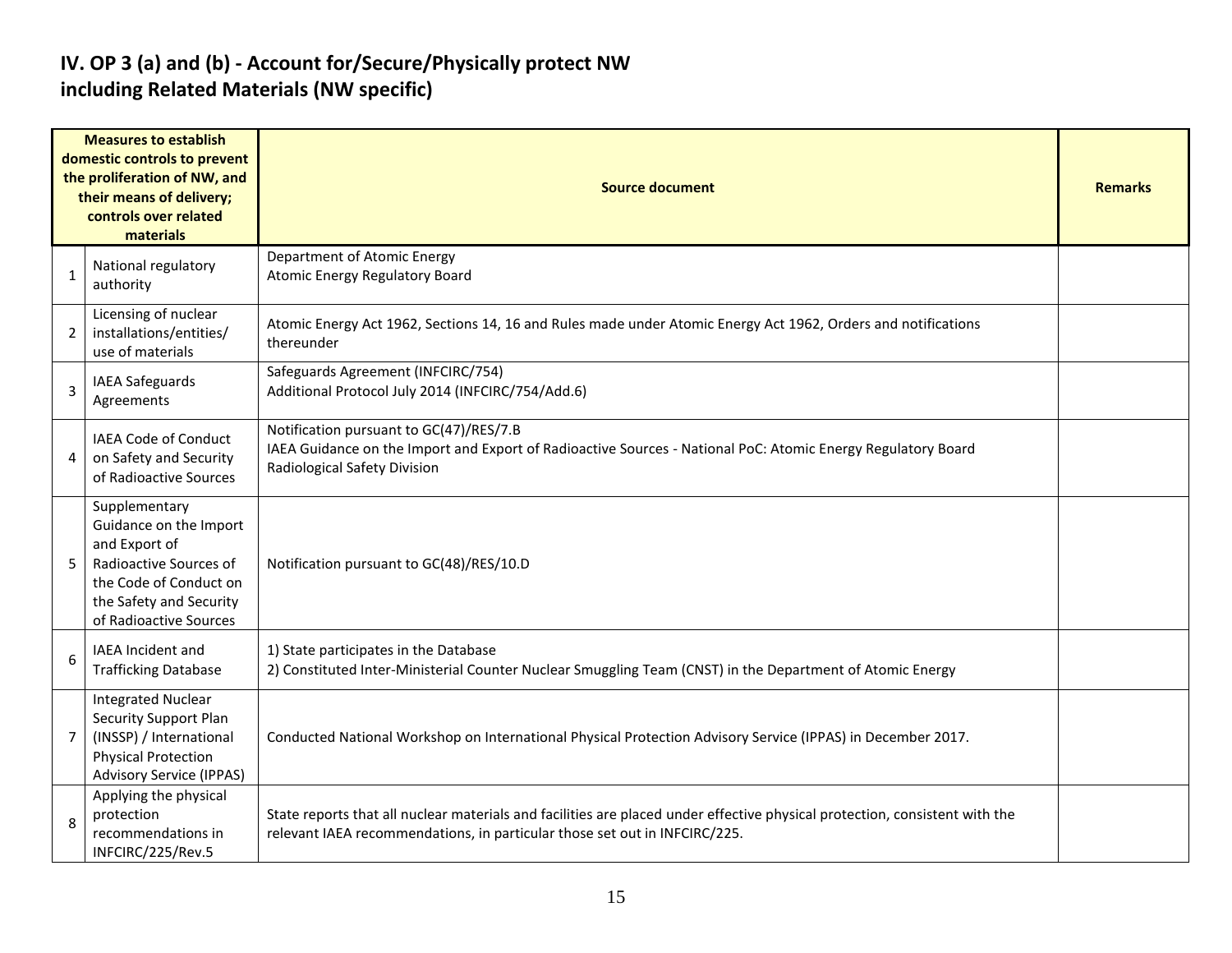|    | <b>Other Agreements</b><br>related to IAEA                                                | Convention on Assistance in the Case of a Nuclear Accident or Radiological Emergency (1988)<br>Convention on Early Notification of a Nuclear Accident (1988)<br>Convention on Nuclear Safety (2005) |  |
|----|-------------------------------------------------------------------------------------------|-----------------------------------------------------------------------------------------------------------------------------------------------------------------------------------------------------|--|
| 10 | National legislation and<br>regulations related to<br>nuclear material<br>including CPPNM | The Unlawful Activities Prevention Act (UAPA), as amended, Second Schedule of Section 15 (2)<br><b>WMD Act, 2005</b>                                                                                |  |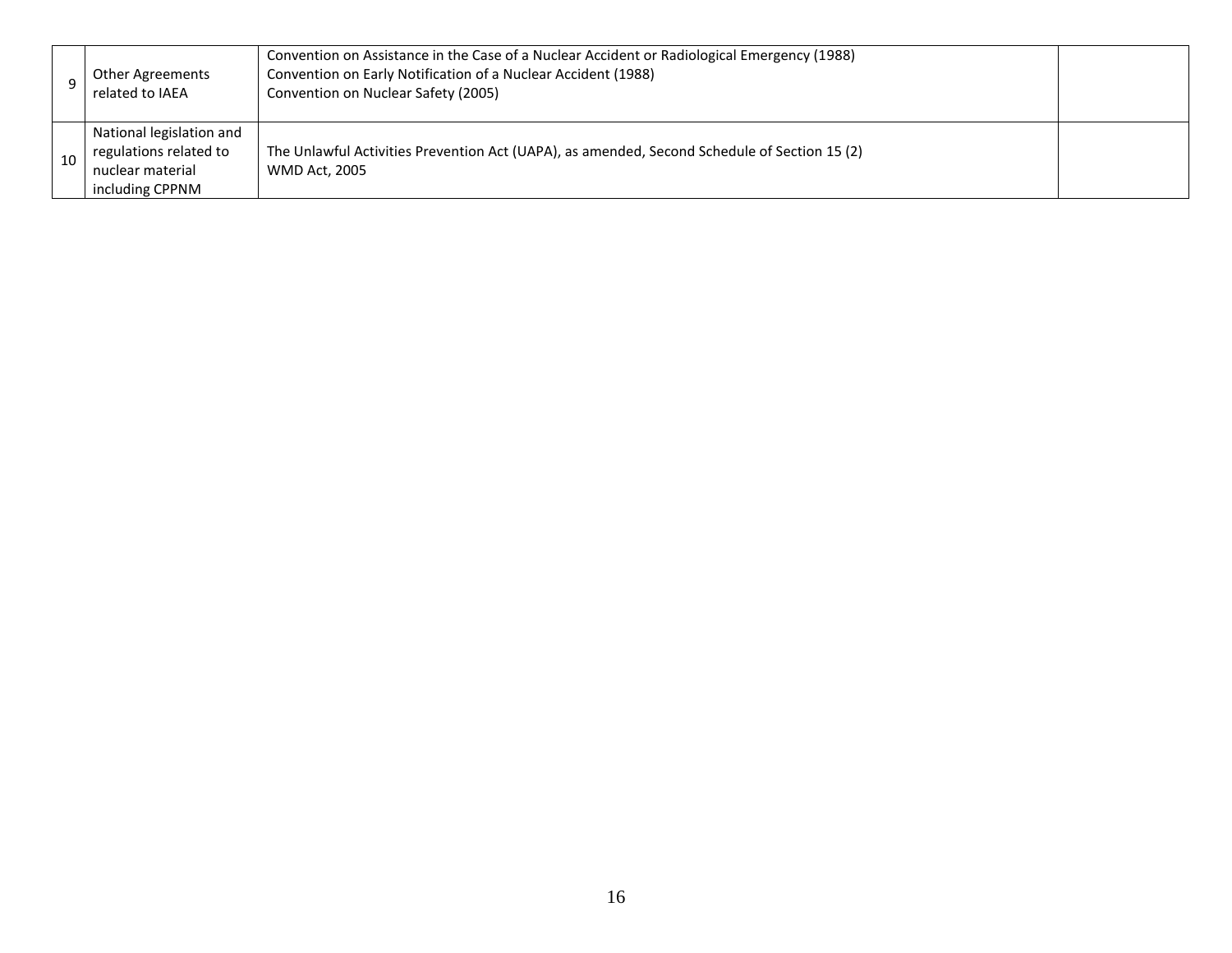### **V. OP 3 (a) and (b) - Account for/Secure/Physically protect CW including Related Materials (CW specific)**

|                | <b>Measures to establish</b><br>domestic controls to prevent<br>the proliferation of CW, and<br>their means of delivery;<br>controls over related<br>materials | Source document                                                                                            | <b>Remarks</b> |
|----------------|----------------------------------------------------------------------------------------------------------------------------------------------------------------|------------------------------------------------------------------------------------------------------------|----------------|
| $\overline{1}$ | National CWC authority                                                                                                                                         | National Authority for Chemical Weapons Convention, Cabinet Secretariat                                    |                |
| $\overline{2}$ | Licensing/registration of<br>installations/facilities/<br>persons/entities/use/<br>handling of related<br>materials                                            | CWC Act 2000, Chapters III, V and VI                                                                       |                |
| $\overline{3}$ | Old or abandoned<br>chemical weapons                                                                                                                           | <b>CWC Act 2000</b><br>State reported that it does not have old and abandoned chemical weapons as on date. |                |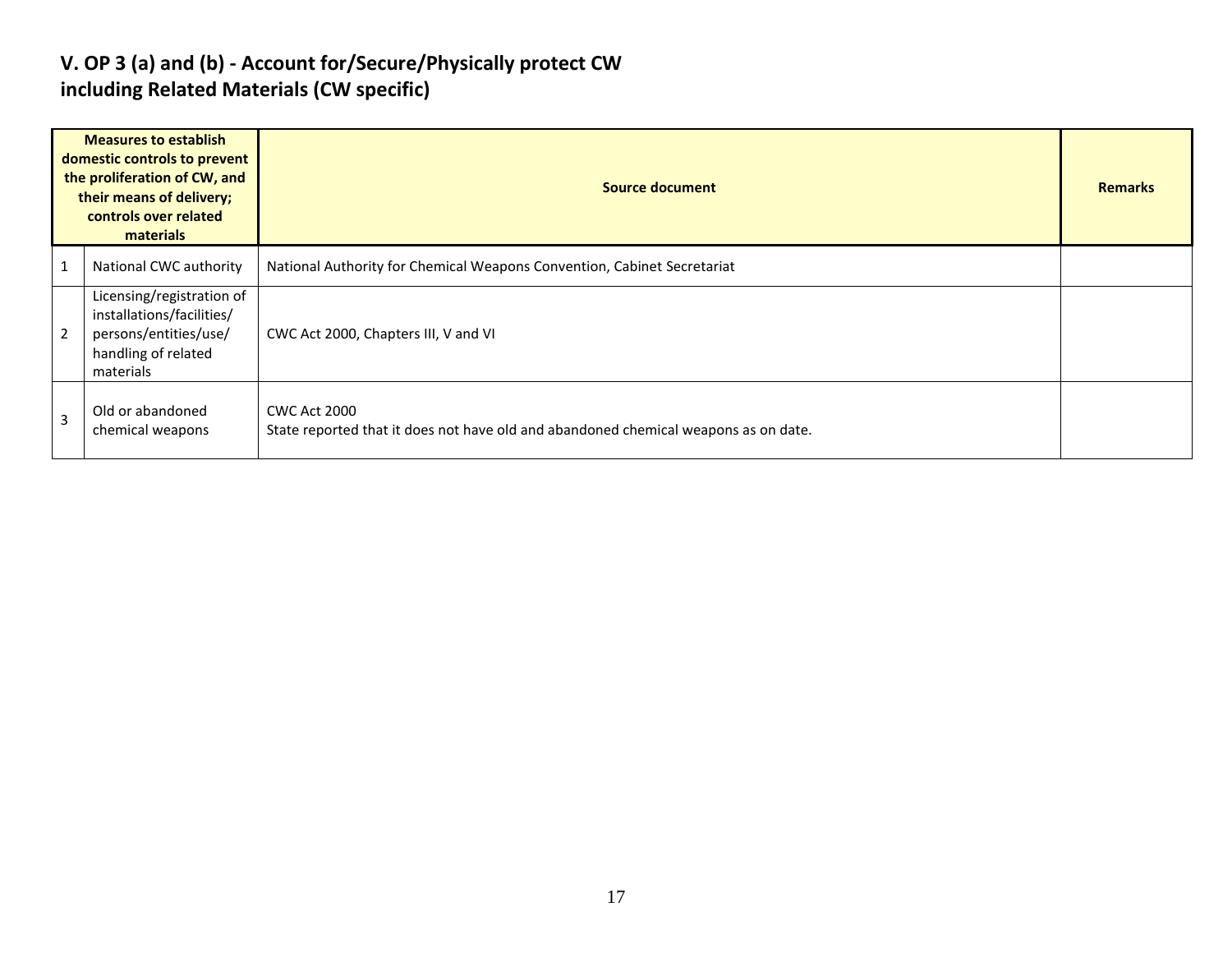### **VI. OP 3 (a) and (b) - Account for/Secure/Physically protect BW including Related Materials (BW specific)**

| <b>Measures to establish</b><br>domestic controls to prevent<br>the proliferation of BW, their<br>means of delivery; controls<br>over related materials | Source document                                                                                                                                                                                                                                                                                                                                                                                         | <b>Remarks</b> |
|---------------------------------------------------------------------------------------------------------------------------------------------------------|---------------------------------------------------------------------------------------------------------------------------------------------------------------------------------------------------------------------------------------------------------------------------------------------------------------------------------------------------------------------------------------------------------|----------------|
| Licensing/registration of<br>installations/facilities/<br>persons/entities/use/<br>handling of materials                                                | The Environment (Protection) Act 1986<br>Recombinant DNA Safety Guidelines and Regulations, 1990<br>Regulations and Guidelines for Recombinant DNA Research and Biocontainment, 2017<br>Use of pathogenic micro-organism or any genetically engineered organisms or cells for the purpose of research is permitted<br>only in laboratories authorized for the purpose (National Report 1 November 2004) |                |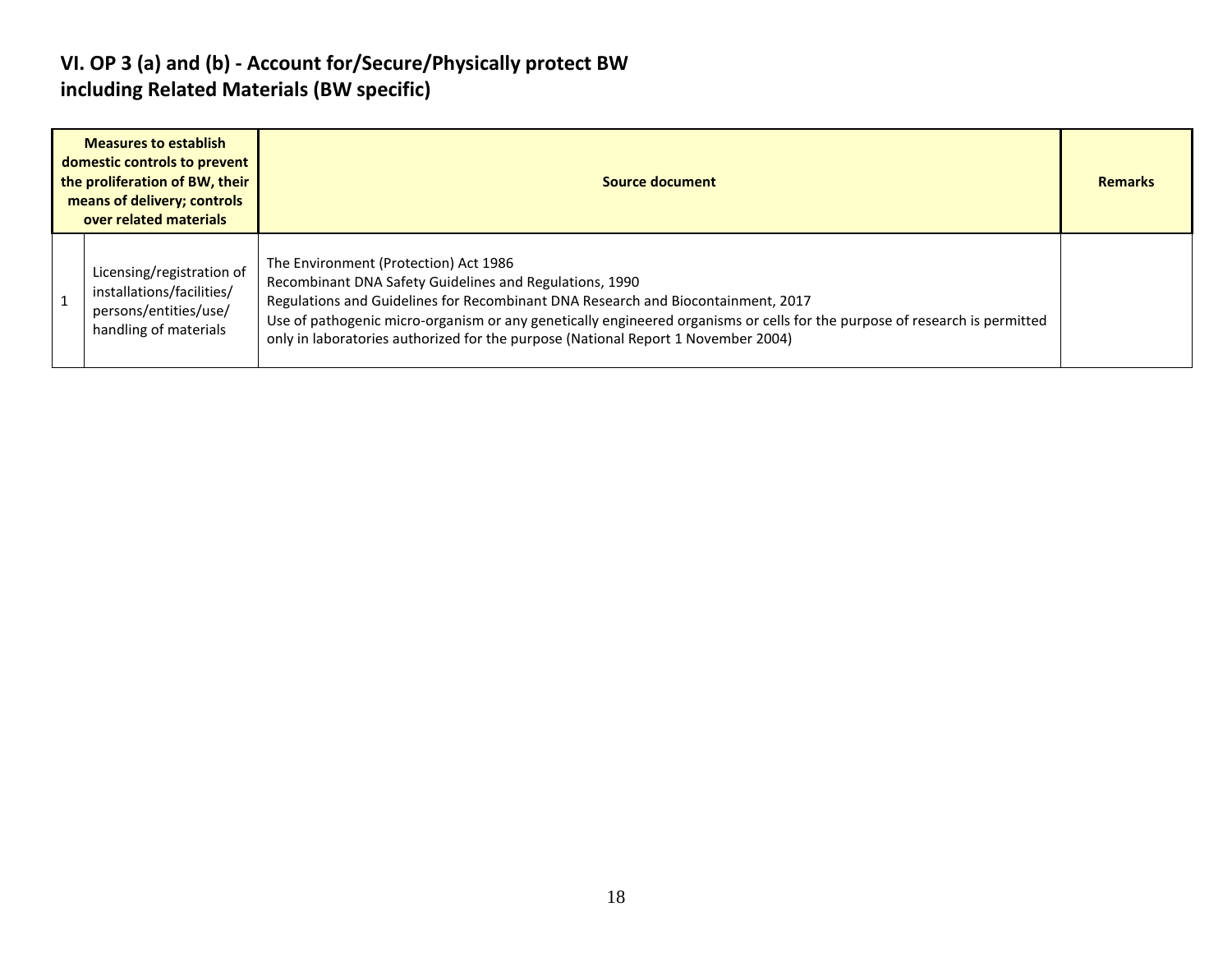#### **VII. OP 3 (c) and (d) and related matters from OP 6 - Controls of NW, CW and BW, including Related Materials**

|                | <b>Border controls and export</b><br>and trans-shipment controls                  |                           |           |           | <b>National legal framework</b>                                                                                                                                                                                               |           | <b>Enforcement and civil/criminal penalties</b> |                           |                                                                                                                                                                                                                                                                                                                                                                      |                |
|----------------|-----------------------------------------------------------------------------------|---------------------------|-----------|-----------|-------------------------------------------------------------------------------------------------------------------------------------------------------------------------------------------------------------------------------|-----------|-------------------------------------------------|---------------------------|----------------------------------------------------------------------------------------------------------------------------------------------------------------------------------------------------------------------------------------------------------------------------------------------------------------------------------------------------------------------|----------------|
|                | to prevent the proliferation<br>of nuclear, chemical and                          |                           | $X$ /?    |           |                                                                                                                                                                                                                               |           | $X$ /?                                          |                           |                                                                                                                                                                                                                                                                                                                                                                      | <b>Remarks</b> |
|                | biological weapons and their<br>means of delivery including<br>related materials  | <b>NW</b>                 | <b>CW</b> | <b>BW</b> | <b>Source document</b>                                                                                                                                                                                                        | <b>NW</b> | <b>CW</b>                                       |                           |                                                                                                                                                                                                                                                                                                                                                                      |                |
| $\mathbf{1}$   | Border control to<br>detect, deter, prevent<br>and combat illicit<br>trafficking  | $\boldsymbol{\mathsf{X}}$ | X         | X         | NW/CW/BW:<br>The Customs Act, 1962                                                                                                                                                                                            | X         | X                                               | $\boldsymbol{\mathsf{X}}$ | NW/CW/BW:<br>The Customs Act, 1962                                                                                                                                                                                                                                                                                                                                   |                |
| $\overline{2}$ | Law enforcement to<br>detect, deter, prevent<br>and combat illicit<br>trafficking | $\boldsymbol{\mathsf{X}}$ | X         | X         | NW/CW/BW:<br>The Customs Act, 1962                                                                                                                                                                                            | X         | X                                               | $\boldsymbol{\mathsf{X}}$ | NW/CW/BW:<br>The Customs Act, 1962                                                                                                                                                                                                                                                                                                                                   |                |
| $\overline{3}$ | Border control<br>detection measures                                              | $\boldsymbol{\mathsf{X}}$ | X         | X         | NW/CW/BW:<br>The Customs Act, 1962<br>Customs laboratories are available at ports,<br>airports and other Customs stations at the<br>borders; samples from laboratories could<br>also be referred to other testing facilities. | X         | X                                               | $\times$                  | NW/CW/BW:<br>The Customs Act, 1962<br>Risk Management System (RMS) in<br>Imports and Exports is operational.                                                                                                                                                                                                                                                         |                |
| 4              | Control of brokering                                                              | X                         | X         | X         | NW/CW/BW:<br>WMD Act 2005, Section 12<br>The Customs Act, 1962                                                                                                                                                                | X         | X                                               | $\boldsymbol{\mathsf{X}}$ | NW/CW/BW:<br>WMD Act 2005, Section 17<br>The Customs Act, 1962                                                                                                                                                                                                                                                                                                       |                |
| 5              | Export control<br>legislation in place                                            | X                         | X         | X         | NW/CW/BW:<br>The Customs Act, 1962, including Chapter IV<br>The Arms Act, 1959, Section 10<br>The Foreign Trade (Development and<br>Regulation) Act, 1992, as amended, Section 3<br>WMD Act 2005, Sections 11 and 13          | X         | X                                               | $\boldsymbol{\mathsf{X}}$ | NW/CW/BW:<br>The Customs Act, 1962, including<br>Chapter XIV<br>The Arms Act, 1959, Chapter V<br>Legislative provisions are in place under<br>the relevant Acts for initiating quasi-<br>judicial, departmental proceedings on<br>the enforcement side.<br>WMD Act 2005, Sections 17 and 18<br>The Foreign Trade (Development &<br>Regulation) Act, 1992, as amended |                |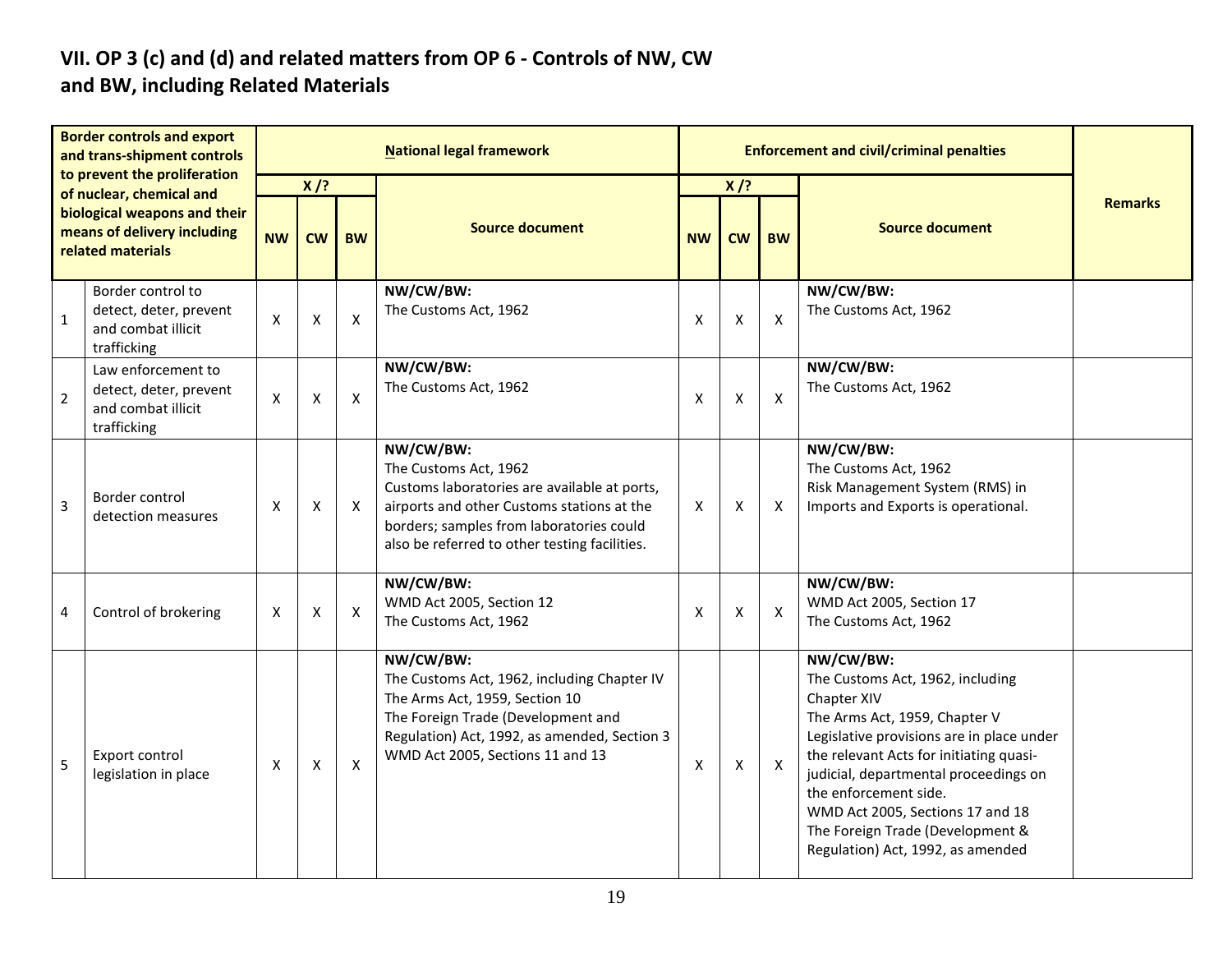|   |                                       |   |   |   | NW:<br>The Atomic Energy Act, 1962 and Rules,<br>Orders and Notifications thereunder (Section<br>14).<br>Amendment of Nuclear Transfer Guidelines<br>and SCOMET '0, 3 and 4' Category (28 April<br>2016) to reflect NSG Part 1 Guidelines and<br>NSG Part 2 Guidelines<br>(INFCIRC/254/Rev.9.Part2/Add.1)<br>CW:<br>The CWC Act, 2000 (Section 15)<br>BW:<br>The Environment (Protection) Act 1986<br>Rules for Manufacture, Use, Import, Export<br>and Storage of Hazardous Microorganisms<br>and Genetically Engineered Organisms and<br>Cells of 1989                                                                                                                                                                                           |   |   |   | NW:<br>Atomic Energy Act 1962, Section 24 and<br>Rules, Orders, and Notifications<br>thereunder<br>CW:<br>The CWC Act, 2000 (Chapter VI)<br>BW:<br>The Environment Protection Act, Section<br>15                                                                                                                                                                                                                                                                                                                                                                    |  |
|---|---------------------------------------|---|---|---|----------------------------------------------------------------------------------------------------------------------------------------------------------------------------------------------------------------------------------------------------------------------------------------------------------------------------------------------------------------------------------------------------------------------------------------------------------------------------------------------------------------------------------------------------------------------------------------------------------------------------------------------------------------------------------------------------------------------------------------------------|---|---|---|---------------------------------------------------------------------------------------------------------------------------------------------------------------------------------------------------------------------------------------------------------------------------------------------------------------------------------------------------------------------------------------------------------------------------------------------------------------------------------------------------------------------------------------------------------------------|--|
| 6 | Licensing provisions and<br>Authority | Χ | Х | X | NW/CW/BW:<br>The Foreign Trade (Development and<br>Regulation) Act, 1992, as amended<br>Foreign Trade Policy, 2015-2020, Chapter 2<br>Handbook of Procedures 2015-20, including<br>Para 2.73 (Application for SCOMET<br>Authorisation)<br>WMD Act, 2005, Section 7(2)<br>NW:<br>The Atomic Energy Act, 1962 (Section 14)<br>and Rules, Orders and Notifications<br>thereunder.<br>The Foreign Trade (Development and<br>Regulation) Act, 1992, as amended, Category<br>0, 3 & 4 of Appendix 3 (SCOMET List) to<br>Directorate General of Foreign Trade<br>Notification No. 5/2015-2020 24 April 2017).<br>CW:<br>The Foreign Trade (Development and<br>Regulation) Act, 1992, as amended, Category<br>1 of Appendix 3 (SCOMET List) to Directorate | Χ | X | X | NW/CW/BW:<br>The Foreign Trade (Development and<br>Regulation) Act, 1992, as amended in<br>August 2010 Chapter 3<br>WMD Act, 2005, Sections 17 and 18<br>The Customs Act, 1962 (Chapters XIV,<br>XVI)<br>NW:<br>Atomic Energy Act, 1962 and Rules,<br>Orders and Notifications thereunder.<br>Department of Atomic Energy (DAE) is<br>the licensing authority for Category 0 of<br>SCOMET.<br>Directorate General of Foreign Trade<br>(DGFT) is the licensing Authority for<br>Category 3 & 4 of SCOMET.<br>CW/BW:<br>The Environment Protection Act, Section<br>15 |  |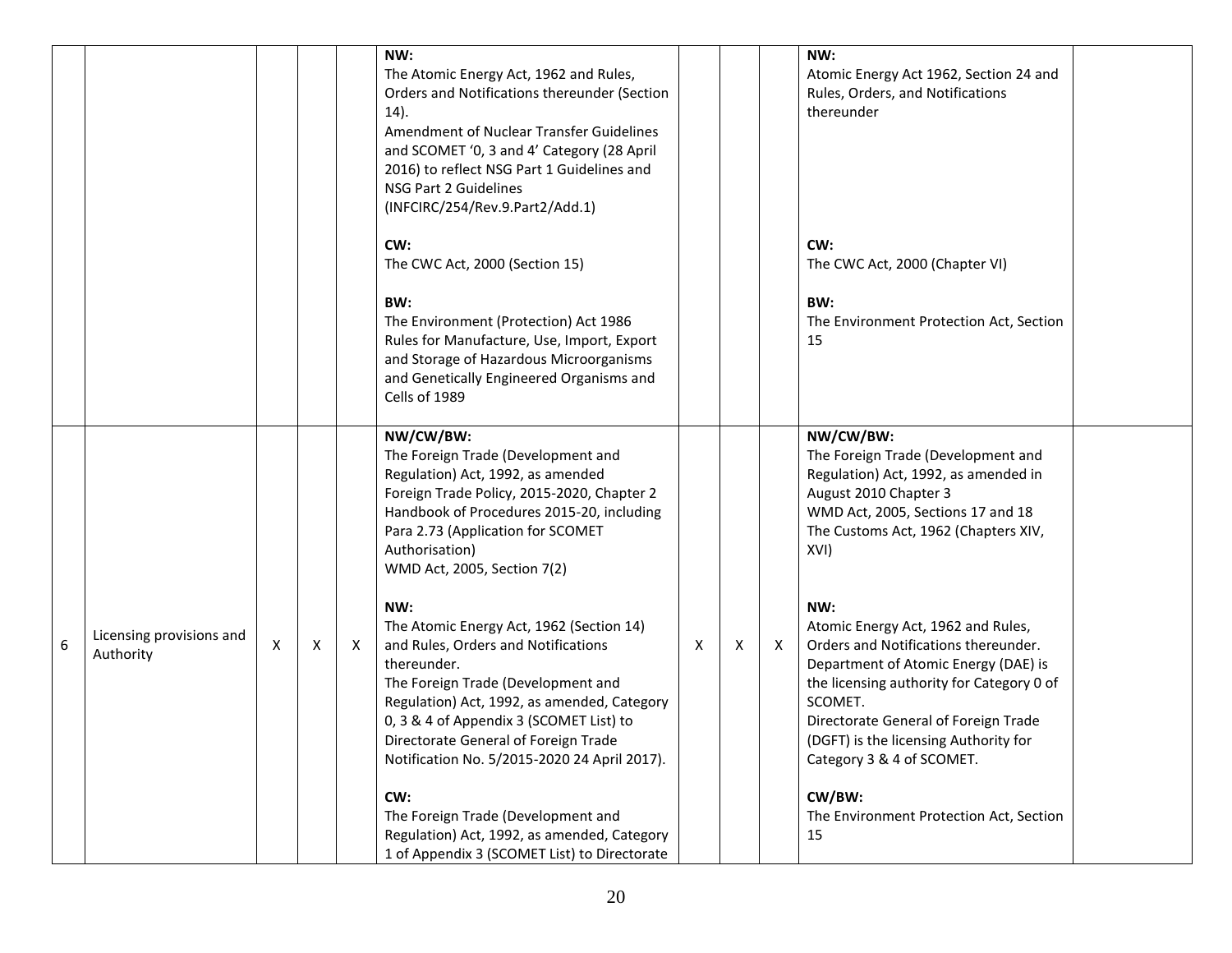|   |                                                            |   |   |              | General of Foreign Trade Notification No.<br>5/2015-2020 24 April 2017)<br>BW:<br>The Foreign Trade (Development and<br>Regulation) Act, 1992, as amended, Category<br>2 of Appendix 3 (SCOMET List) to Directorate<br>General of Foreign Trade Notification No.<br>5/2015-2020 24 April 2017)                                                                                                                                                                                                                                                                                                                                                                                                                                                                                                                                           |                    |              |                | Directorate General of Foreign Trade<br>(DGFT) is the licensing Authority for<br>Category 1 & 2 of SCOMET.<br>Directorate General of Foreign Trade<br>(DGFT)<br>Legislative provisions are in place under<br>the relevant Acts for initiating quasi-<br>judicial and departmental proceedings<br>on the enforcement side.                                                                                                                  |
|---|------------------------------------------------------------|---|---|--------------|------------------------------------------------------------------------------------------------------------------------------------------------------------------------------------------------------------------------------------------------------------------------------------------------------------------------------------------------------------------------------------------------------------------------------------------------------------------------------------------------------------------------------------------------------------------------------------------------------------------------------------------------------------------------------------------------------------------------------------------------------------------------------------------------------------------------------------------|--------------------|--------------|----------------|--------------------------------------------------------------------------------------------------------------------------------------------------------------------------------------------------------------------------------------------------------------------------------------------------------------------------------------------------------------------------------------------------------------------------------------------|
| 7 | Control lists of<br>materials, equipment<br>and technology | Χ | X | X            | NW/CW/BW:<br>The Foreign Trade (Development and<br>Regulation) Act, 1992, as amended, including<br>Chapters II and IVA<br>Handbook of Procedures 2015-20, Para 2.74<br>$(I)$ f<br>Appendix 3 of Schedule 2 of Indian Trade<br>Clarification based on Harmonized System of<br>Coding [ITC (HS)] Classification<br>Special Chemicals, Organisms, Materials,<br>Equipment and Technologies (SCOMET List,<br>includes Technologies)<br>WMD Act, 2005, Sections 5, 13 (1) & (2)<br>WMD Implementation Rules, 2016, Section<br>18<br>NW:<br>The Atomic Energy Act, 1962 and Rules,<br>Orders and Notifications thereunder (Section<br>14).<br>Amendment of Nuclear Transfer Guidelines<br>and SCOMET '0, 3 and 4' Category (28 April<br>2016) to reflect NSG Part 1 Guidelines and<br>NSG Part 2 Guidelines<br>(INFCIRC/254/Rev.9.Part2/Add.1) | $\pmb{\mathsf{X}}$ | X            | $\pmb{\times}$ | NW/CW/BW:<br>Appendix 3 of Schedule 2 of Indian<br>Trade Clarification based on Harmonized<br>System of Coding [ITC (HS)]<br><b>Classification: SCOMET</b><br>Regulations related to SCOMET are<br>administered by an Inter-Ministerial<br>Working Group chaired by the<br>Directorate General of Foreign Trade.<br>WMD Act, 2005, Section 17<br>Foreign Trade (Development<br>&Regulation) Act, 1992, as amended<br>The Customs Act, 1962 |
| 8 | Intangible technology<br>transfers                         | X | X | $\mathsf{X}$ | NW/CW/BW:<br>WMD Act, 2005, Section 13 (2)<br>The Foreign Trade (Development and<br>Regulation) Act, 1992 as amended, Section<br>14A and B                                                                                                                                                                                                                                                                                                                                                                                                                                                                                                                                                                                                                                                                                               | X                  | $\mathsf{X}$ | $\mathsf{X}$   | NW/CW/BW:<br>WMD Act, 2005, Section 17<br>The Foreign Trade (Development and<br>Regulation) Act, 1992 as amended,<br>Section 14E                                                                                                                                                                                                                                                                                                           |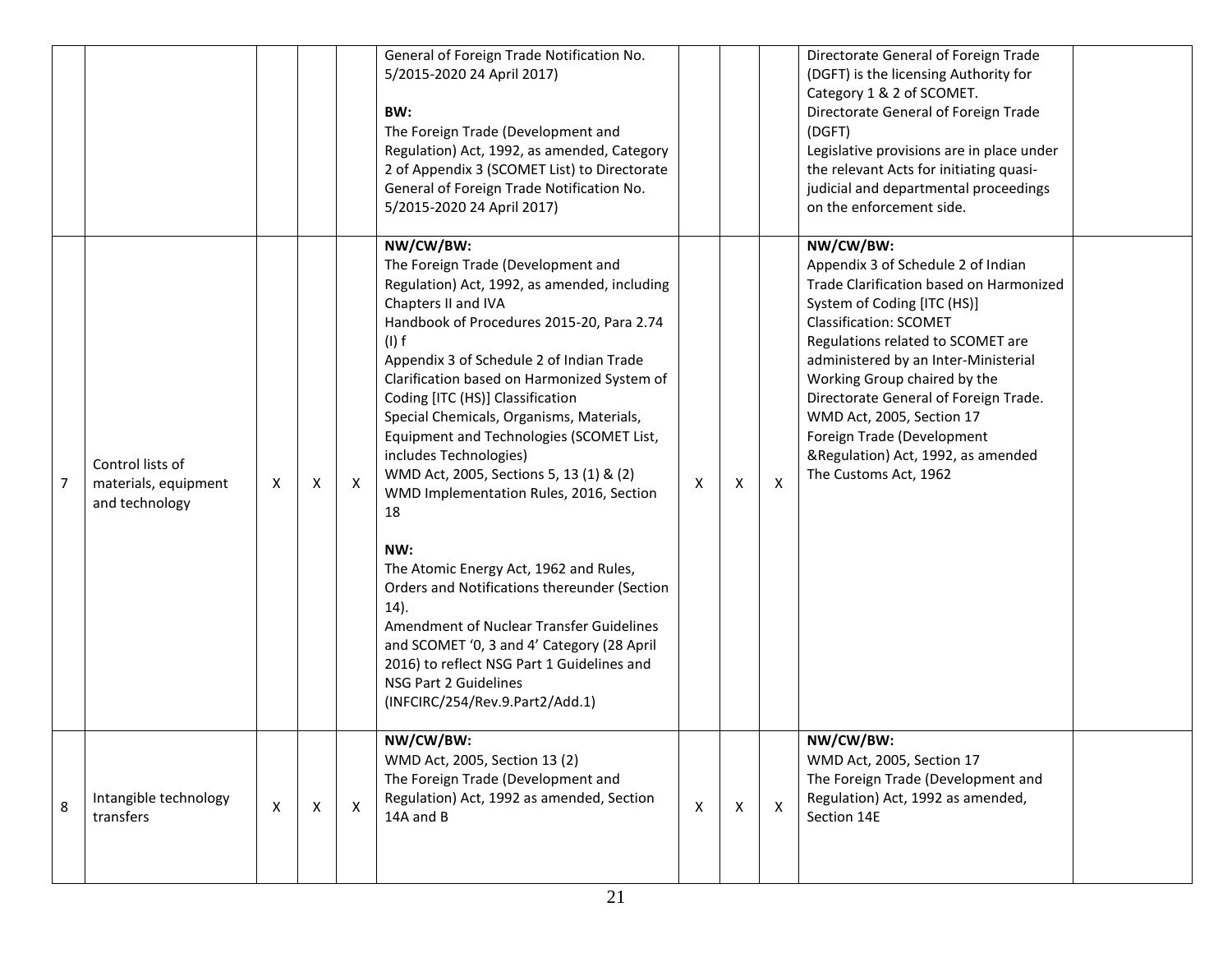|    |                                   |   |                    |              | NW:<br>Atomic Energy Act, 1962 (Sections 3(c), 18,<br>20)                                                                                                                                                                                                                                                                                                                                                                                                                                                                                                                                                                |   |                           |   |                                                                                                                                                                                                                                                                             |
|----|-----------------------------------|---|--------------------|--------------|--------------------------------------------------------------------------------------------------------------------------------------------------------------------------------------------------------------------------------------------------------------------------------------------------------------------------------------------------------------------------------------------------------------------------------------------------------------------------------------------------------------------------------------------------------------------------------------------------------------------------|---|---------------------------|---|-----------------------------------------------------------------------------------------------------------------------------------------------------------------------------------------------------------------------------------------------------------------------------|
| 9  | Inclusion of means of<br>delivery | X | Χ                  | $\mathsf{X}$ | NW/CW/BW:<br>WMD Act, 2005, Sections 8 (1), 8 (3), 8(5) &<br>11<br>Indian Tariff Classification, Schedule 2,<br>Appendix 3 of Schedule 2 of Indian Trade<br>Clarification based on Harmonized System of<br>Coding [ITC (HS)] Classification: SCOMET List<br>(including Category 5)<br>The Foreign Trade (Development &<br>Regulation) Act, 1992, as amended, Section<br>14C                                                                                                                                                                                                                                              | X | $\boldsymbol{\mathsf{X}}$ | X | NW/CW/BW:<br>WMD Act, 2005, Sections 14 and 17<br>Foreign Trade (Development &<br>Regulation) Act, 1992, as amended,<br>Section 14E                                                                                                                                         |
| 10 | End-user controls                 | X | $\pmb{\mathsf{X}}$ | $\mathsf{X}$ | NW/CW/BW:<br>WMD Act, 2005, Sections 11 and 13<br>The Foreign Trade (Development and<br>Regulation) Act, 1992, as amended, including<br>Chapter IVA<br>Handbook of Procedures 2015-20, including<br>Para 2.74<br>SCOMET authorizations require end-user<br>certification                                                                                                                                                                                                                                                                                                                                                 | X | $\boldsymbol{\mathsf{X}}$ | X | NW/CW/BW:<br>WMD Act, 2005, Section 17<br>SCOMET authorizations require end-<br>user certification                                                                                                                                                                          |
| 11 | Catch all clause                  | Χ | x                  | Χ            | NW/CW/BW:<br>WMD Act, 2005, Sections 11 and 13(4)<br>The Foreign Trade (Development and<br>Regulation) Act, 1992, as amended, Section<br>14C<br>Handbook of Procedures 2015-20, Para 2.72<br>(b)<br>Unlawful Activities (Prevention) Act 1967, as<br>amended, Section 15 (State reports that<br>Section 15 addresses "catch all clause")<br>The National Investigation Agency Act, 2008<br>NW:<br>Atomic Energy Act, 1962 and Rules, Orders<br>and Notifications thereunder (Section 14);<br>Control over production, acquisition,<br>possession, disposal, export, import, and use<br>of Atomic Energy through License. | Χ | X                         | X | NW/CW/BW:<br>WMD Act, 2005, Sections 16 and 17<br>The Foreign Trade (Development and<br>Regulation) Act, 1992, as amended,<br>Section 14E<br>Unlawful Activities (Prevention) Act<br>1967, as amended, Sections 16-18, 23<br>The National Investigation Agency Act,<br>2008 |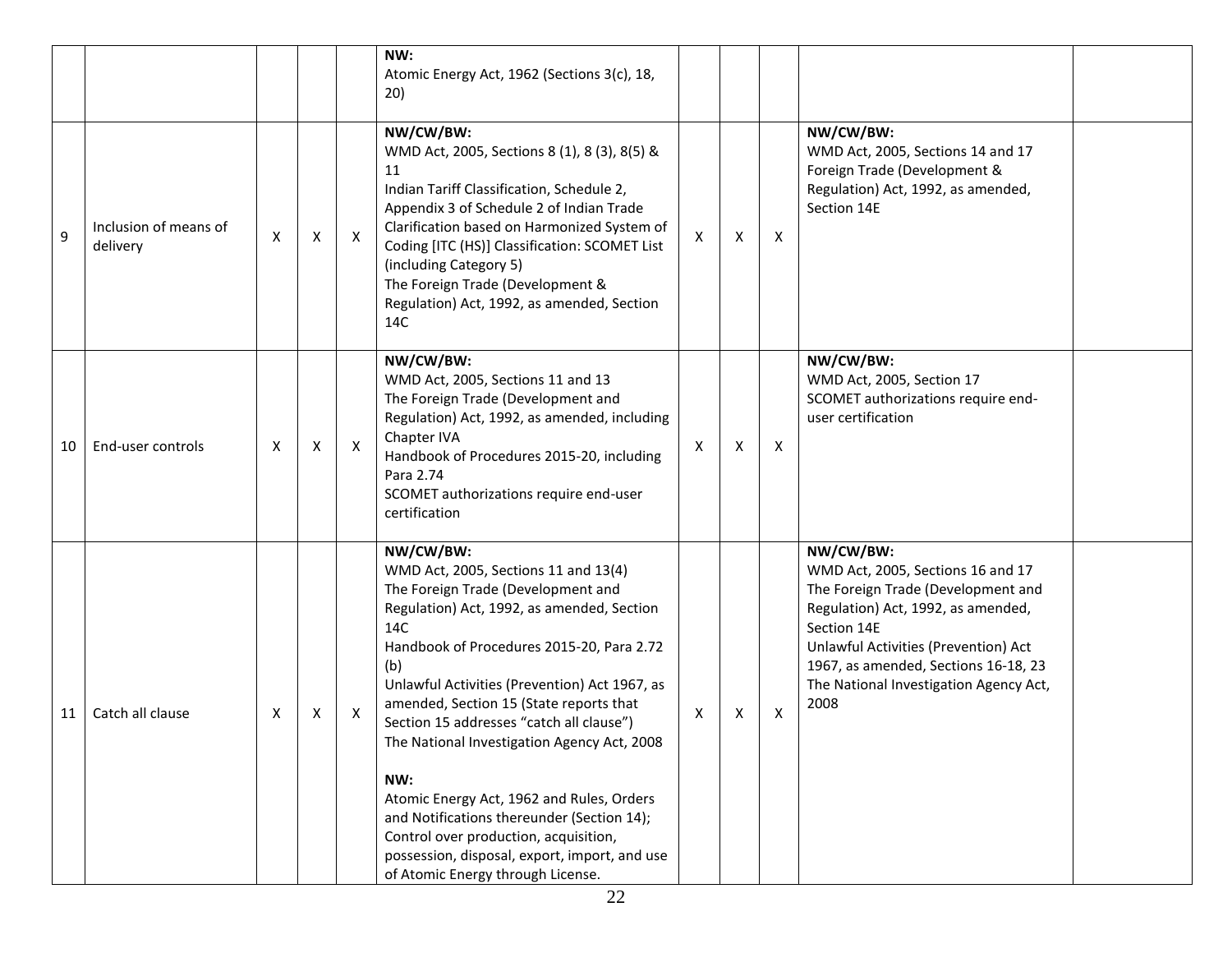| 12 | Transit control                                                                                    | X | X | х | NW/CW/BW:<br>WMD Act, 2005, Section 13(1)<br>The Foreign Trade (Development and<br>Regulation) Act, 1992, as amended, Chapter<br><b>IVA</b><br>The Customs Act, 1962                                                                     | X | Χ | X | NW/CW/BW:<br>WMD Act, 2005, Section 17<br>Foreign Trade (Development &<br>Regulation) Act, 1992, as amended,<br>Chapter IVA<br>The Customs Act, 1962<br>NW:<br>Atomic Energy Act, 1962 and Rules,<br>Orders and Notifications thereunder |
|----|----------------------------------------------------------------------------------------------------|---|---|---|------------------------------------------------------------------------------------------------------------------------------------------------------------------------------------------------------------------------------------------|---|---|---|------------------------------------------------------------------------------------------------------------------------------------------------------------------------------------------------------------------------------------------|
| 13 | Trans-shipment control                                                                             | X | X | Х | NW/CW/BW:<br>WMD Act, 2005, Sections 13(1) and (3)<br>The Foreign Trade (Development and<br>Regulation) Act, 1992, as amended, Chapter<br><b>IVA</b><br>The Customs Act, 1962                                                            | X | Χ | X | NW/CW/BW:<br>WMD Act, 2005, Section 17<br>Foreign Trade (Development &<br>Regulation) Act, 1992, as amended,<br>Chapter IVA<br>The Customs Act, 1962<br>NW:<br>Atomic Energy Act, 1962 and Rules,<br>Orders and Notifications thereunder |
| 14 | Re-export control                                                                                  | х | Χ | X | NW/CW/BW:<br>WMD Act, 2005, Sections 13(1) and (3)<br>The Foreign Trade (Development and<br>Regulation) Act, 1992, as amended, Chapter<br><b>IVA</b><br>The Customs Act, 1962                                                            | X | х | X | NW/CW/BW:<br>WMD Act, 2005, Section 17<br>Foreign Trade (Development &<br>Regulation) Act, 1992, as amended,<br>Chapter IVA<br>The Customs Act, 1962<br>NW:<br>Atomic Energy Act, 1962 and Rules,<br>Orders and Notifications thereunder |
|    | Control over financing<br>of<br>exports/transhipments<br>that would contribute<br>to proliferation | X | X |   | NW/CW/BW:<br>WMD Act, 2005, Section 12 (prohibition on<br>knowingly facilitating any transaction which<br>is prohibited or regulated under the Act)<br>Prevention of Money Laundering Act, 2002<br>Foreign Exchange Management Act, 1999 | X | X | Х | NW/CW/BW:<br>WMD Act, 2005, Section 17<br>Prevention of Money Laundering Act,<br>2002<br>Foreign Exchange Management Act,<br>1999                                                                                                        |
| 16 | Control over services<br>related to exports/<br>transhipments that<br>would contribute to          | Χ | X | X | NW/CW/BW:<br>WMD Act, 2005, Section 12 (prohibition on<br>knowingly facilitating any transaction which<br>is prohibited or regulated under the Act)                                                                                      | X | Χ | X | NW/CW/BW:<br>WMD Act, 2005, Section 17<br>Prevention of Money Laundering Act,<br>2002                                                                                                                                                    |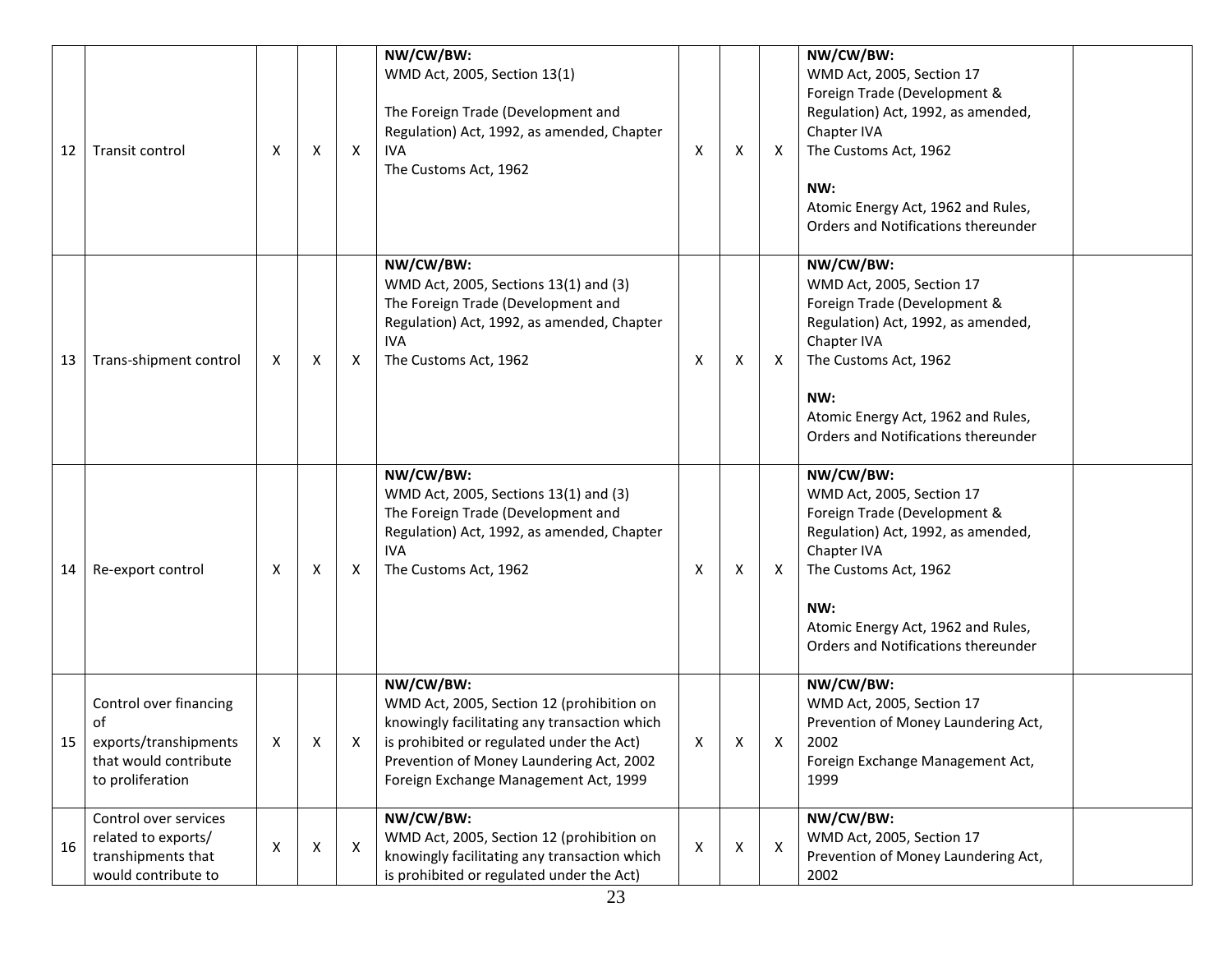| proliferation including |  | Prevention of Money Laundering Act, 2002 |  | Foreign Exchange Management Act, |  |
|-------------------------|--|------------------------------------------|--|----------------------------------|--|
| transportation          |  | Foreign Exchange Management Act, 1999    |  | 1999                             |  |
|                         |  |                                          |  |                                  |  |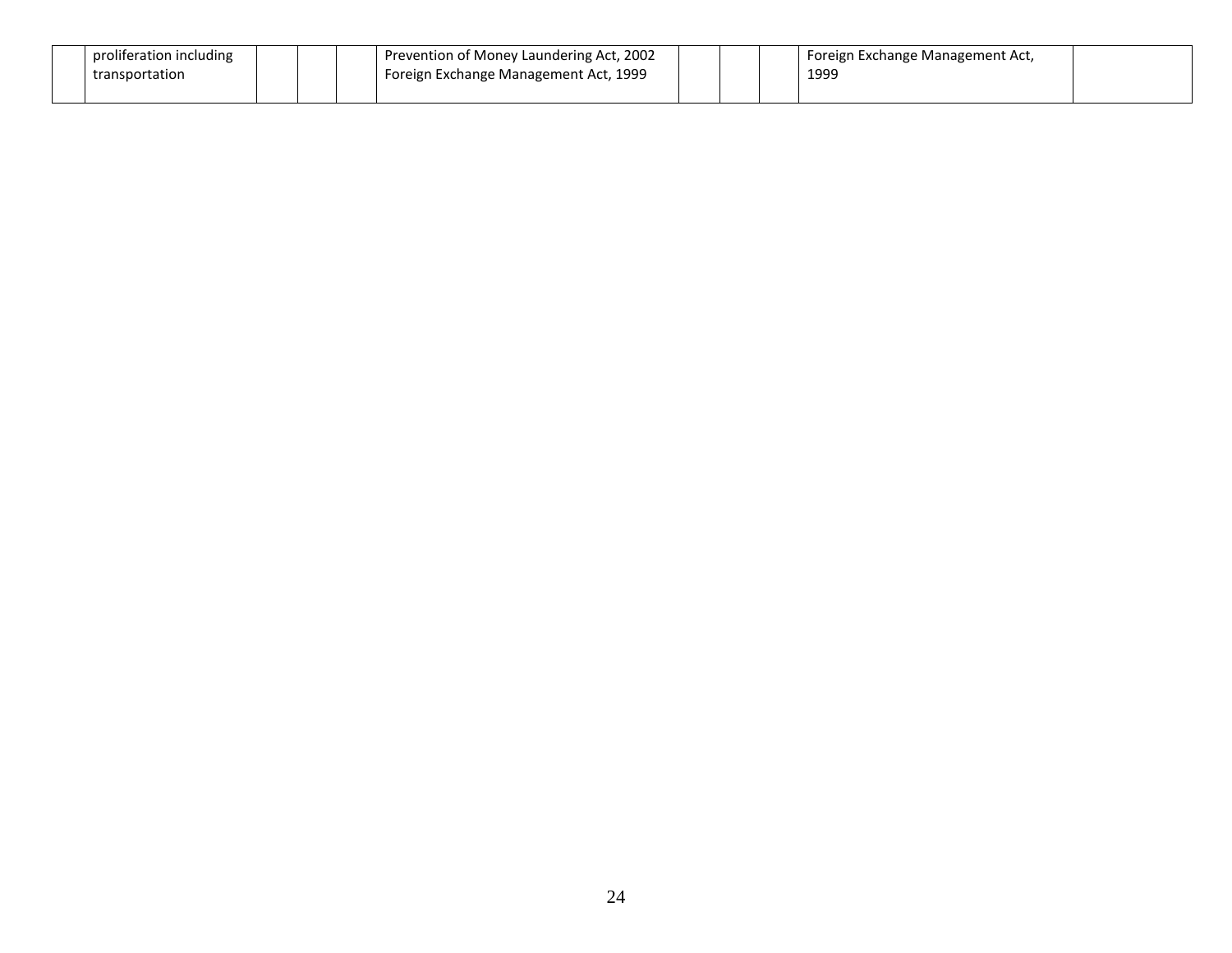|                |                                                                   | Has conducted a training course under the IAEA aegis on physical protection of nuclear installations and is willing to offer its expertise to<br>regularly conduct similar training courses in the future and as a regional training centre.                                                                                                                                                                                                                                                                                                                                                                                                                                                                                                                                                                                                                                                                                                                                                                                                                                                                                                                                                                                                                                                                                                                                                                                                                                                                                                                                                                                                                                                                                                                                                                                                                                                                                                                                                                                                                    |  |  |
|----------------|-------------------------------------------------------------------|-----------------------------------------------------------------------------------------------------------------------------------------------------------------------------------------------------------------------------------------------------------------------------------------------------------------------------------------------------------------------------------------------------------------------------------------------------------------------------------------------------------------------------------------------------------------------------------------------------------------------------------------------------------------------------------------------------------------------------------------------------------------------------------------------------------------------------------------------------------------------------------------------------------------------------------------------------------------------------------------------------------------------------------------------------------------------------------------------------------------------------------------------------------------------------------------------------------------------------------------------------------------------------------------------------------------------------------------------------------------------------------------------------------------------------------------------------------------------------------------------------------------------------------------------------------------------------------------------------------------------------------------------------------------------------------------------------------------------------------------------------------------------------------------------------------------------------------------------------------------------------------------------------------------------------------------------------------------------------------------------------------------------------------------------------------------|--|--|
| $\mathbf{1}$   |                                                                   | State reports that it is ready to share expertise for destroying stockpiles of chemical weapons.                                                                                                                                                                                                                                                                                                                                                                                                                                                                                                                                                                                                                                                                                                                                                                                                                                                                                                                                                                                                                                                                                                                                                                                                                                                                                                                                                                                                                                                                                                                                                                                                                                                                                                                                                                                                                                                                                                                                                                |  |  |
|                | Assistance offered                                                | State also reports that it possesses requisite technical expertise in the following areas:<br>Legislation for implementing export controls/strategic trade controls;<br>a)<br>Export control/strategic trade control licensing in an inter-agency setting covering dual-use, nuclear and radiological items, chemical<br>b)<br>and biological items, as well as conventional arms, relevant weapons of mass destruction;<br>Maintenance and review of export control lists;<br>C)<br>Legislation and implementing obligations under the Chemical Weapons Convention and the Convention on the Prohibition of the<br>d)<br>Development, Production, and Stockpiling of Bacteriological (Biological) and Toxin Weapons and on their Destruction (Biological and<br>Toxin Weapons Convention);<br>A national authority for implementing the obligations under the Chemical Weapons Convention (such as declarations and inspections);<br>e)<br>The Board of Radiation and Isotope Technology, an agency that provides products and services based on radiation and isotopes and<br>f)<br>promotes related radiological safety aspects;<br>Nuclear safety and security culture;<br>g)<br>The Global Centre for Nuclear Energy Partnership, a centre of excellence aimed at conducting research, design and development of<br>h)<br>nuclear systems; organising training seminars, lectures and workshops on topical issues by Indian and international experts; and<br>promoting global nuclear energy partnership through collaborative research and training programmes;<br>Training for Customs officers through the World Customs Organisation (WCO) accredited Centre of Excellence in the National Academy<br>i)<br>of Customs, Indirect taxes and Narcotics (NACIN) near New Delhi.<br>The State provided mentoring to Afghanistan under the Mentorship Programme of the OPCW. First visit of Afghanistan representatives took<br>place from 29 April - 3 May 2019, to share the State's experience of national implementation under Article VII of the CWC. |  |  |
| $\overline{2}$ | Assistance Point of<br>Contact (for assistance<br>providers only) | Ms. Muanpuii Saiawi<br>(Director, Disarmament & International Security Affairs Division, Ministry of External Affairs),<br>Tel: +91-11-23010308<br>Fax: +91-11-23017162<br>E-mail: dirdisa@mea.gov.in<br>Mr. A Amarnath<br>(Counsellor, Permanent Mission of India to the United Nations), Tel: 212-490-9676<br>Fax: 212-490-9656<br>Email: indiafundny.newyorkpmi@mea.gov.in                                                                                                                                                                                                                                                                                                                                                                                                                                                                                                                                                                                                                                                                                                                                                                                                                                                                                                                                                                                                                                                                                                                                                                                                                                                                                                                                                                                                                                                                                                                                                                                                                                                                                   |  |  |